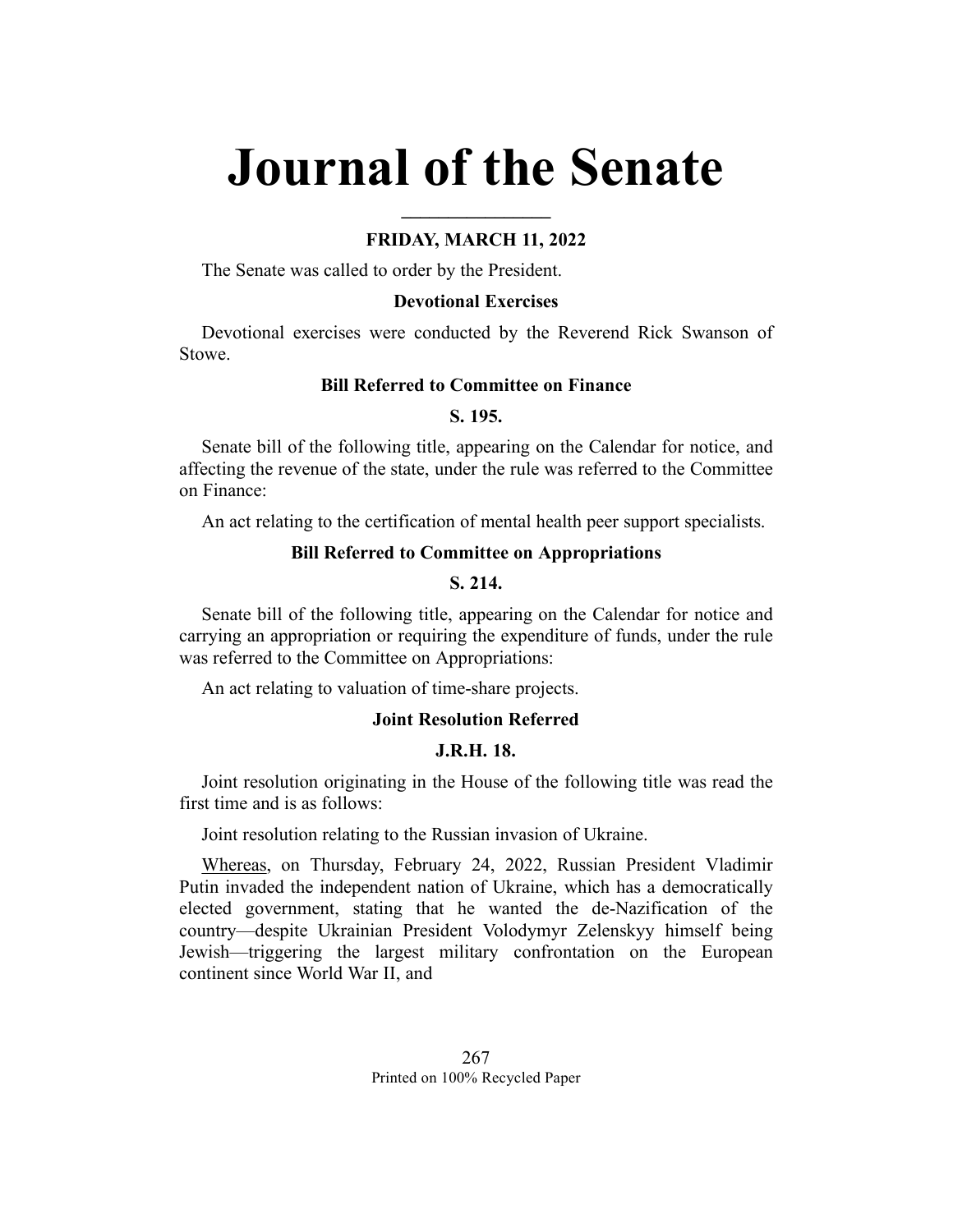Whereas, President Putin has warned of dire historic consequences if any nation attempts to interfere in the Russian military operations in Ukraine, and he has placed the Russian nuclear arsenal on alert status, and

Whereas, deep national pride and a fierce anger at President Putin's vicious attack upon Ukraine's sovereignty has united Ukrainians, and many Ukrainian civilians have volunteered to defend their country, and

Whereas, under the inspiring leadership of President Zelenskyy, Ukrainians' astonishment at Russia's virulent invasion was shared by the rest of world; Russia's increasingly severe military tactics have sparked enormous international condemnation; and over two million Ukrainians have fled their homeland, and

Whereas, demonstrations in Russia against President Putin's attacks on Ukraine have resulted in the detention of thousands of antiwar protesters, and

Whereas, State Treasurer Beth Pearce and the Vermont Pension Investment Committee are liquidating State pension funds in Russian investments, and

Whereas, on March 3, 2022, Governor Philip B. Scott issued Executive Order No. 02-22, "Solidarity with the Ukrainian People," which expressed strong dismay at the decision of President Putin to invade Ukraine, and directed that the State of Vermont limit business, investment, and contractual relationships associated with products either produced or sourced in Russia and terminated authorization for Vermont's sister-state relationship with the Russian Republic of Karelia, and

Whereas, the General Assembly adopted 1990 Acts and Resolves No. R-157, "Joint resolution relating to strengthening ties with the peoples of Karelia within the Soviet Union," and, while the peoples of the Republic of Karelia are not responsible for the Russian invasion of Ukraine, as a statement of the General Assembly's concern over maintaining an official relationship with a Russian republic, this joint resolution warrants repeal, now therefore be it

Resolved by the Senate and House of Representatives:

That the General Assembly condemns the Russian invasion of Ukraine and expresses strong support for Ukraine's fight for independence, the heroic leadership of Ukrainian President Volodymyr Zelenskyy, the resoluteness of the Ukrainian people, the courage of the Russian antiwar protesters, and the actions of Governor Philip B. Scott in response to Russian aggression, and be it further

Resolved: That the General Assembly expresses its strong support for the United States' continued backing of Ukraine's heroic quest to remain a free and independent nation, and be it further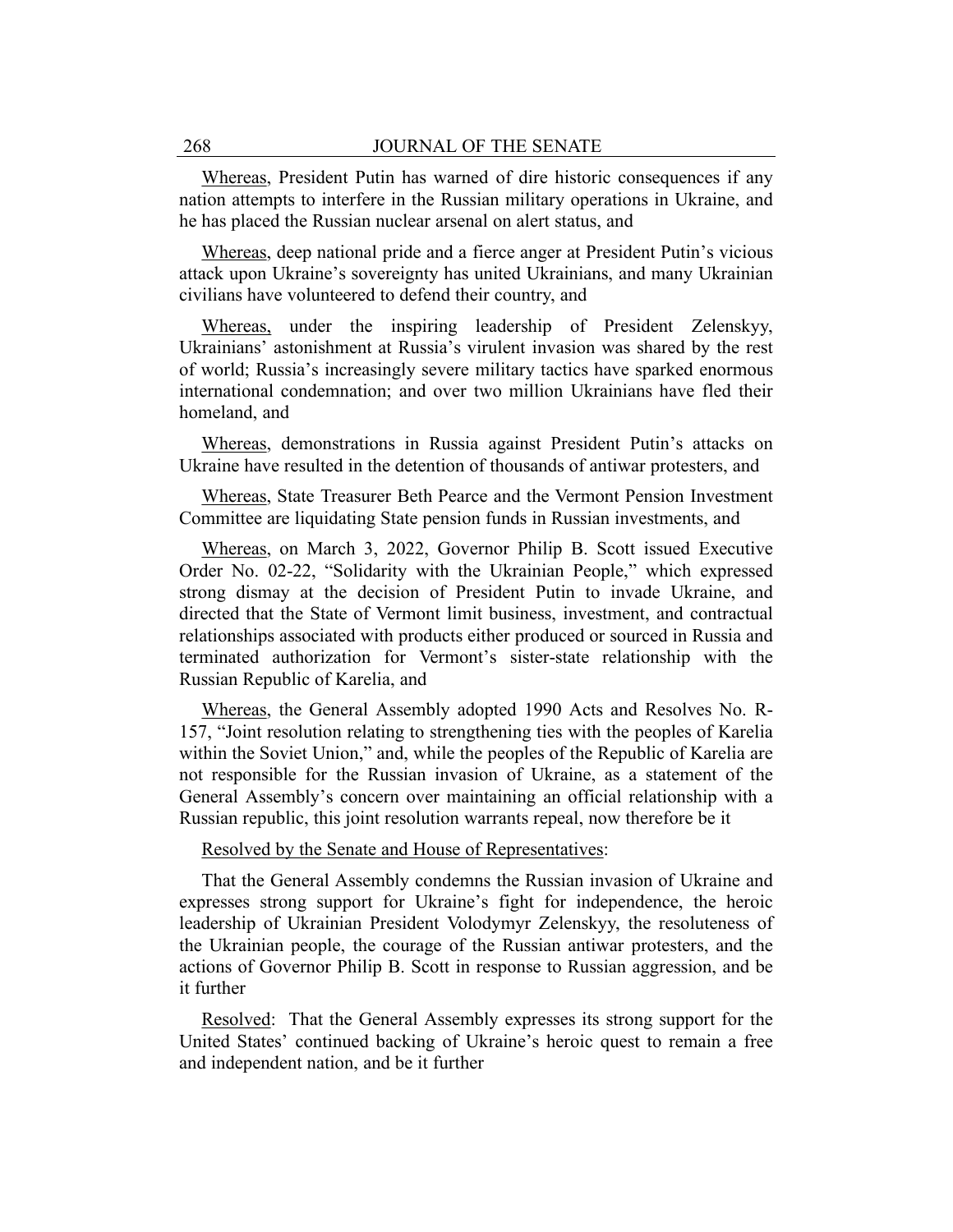Resolved: That the General Assembly repeals 1990 Acts and Resolves No. R-157, "Joint resolution relating to strengthening ties with the peoples of Karelia within the Soviet Union," and be it further

Resolved: That the Secretary of State be directed to send a copy of this resolution to the embassies of Russia and Ukraine in Washington, D.C., to Governor Philip B. Scott, and to the Vermont Congressional Delegation.

Thereupon, in the discretion of the President, under Rule 51, the joint resolution was treated as a bill and referred to the Committee on Government Operations.

#### **Bill Referred**

House bill of the following title was read the first time and referred:

#### **H. 680.**

An act relating to obtaining a marriage license in any town in Vermont.

To the Committee on Government Operations.

## **Governor's Veto Overridden**

Senate Bill entitled:

**S. 30.** An act relating to prohibiting possession of firearms within hospital buildings.

Was taken up.

Thereupon, the pending question, Shall the bill pass, notwithstanding the refusal of the Governor to approve it?, was decided in the affirmative on a roll call required by the Vermont Constitution, Yeas 21, Nays 9. (the necessary *override* two-thirds vote *having* been attained).

## **Roll Call**

**Those Senators who voted in the affirmative were:** Balint, Baruth, Bray, Campion, Chittenden, Clarkson, Cummings, Hardy, Hooker, Kitchel, Lyons, MacDonald, Mazza, McCormack, Pearson, Perchlik, Pollina, Ram Hinsdale, Sears, Sirotkin, White.

**Those Senators who voted in the negative were:** Benning, Brock, Collamore, Ingalls, Nitka, Parent, Starr, Terenzini, Westman.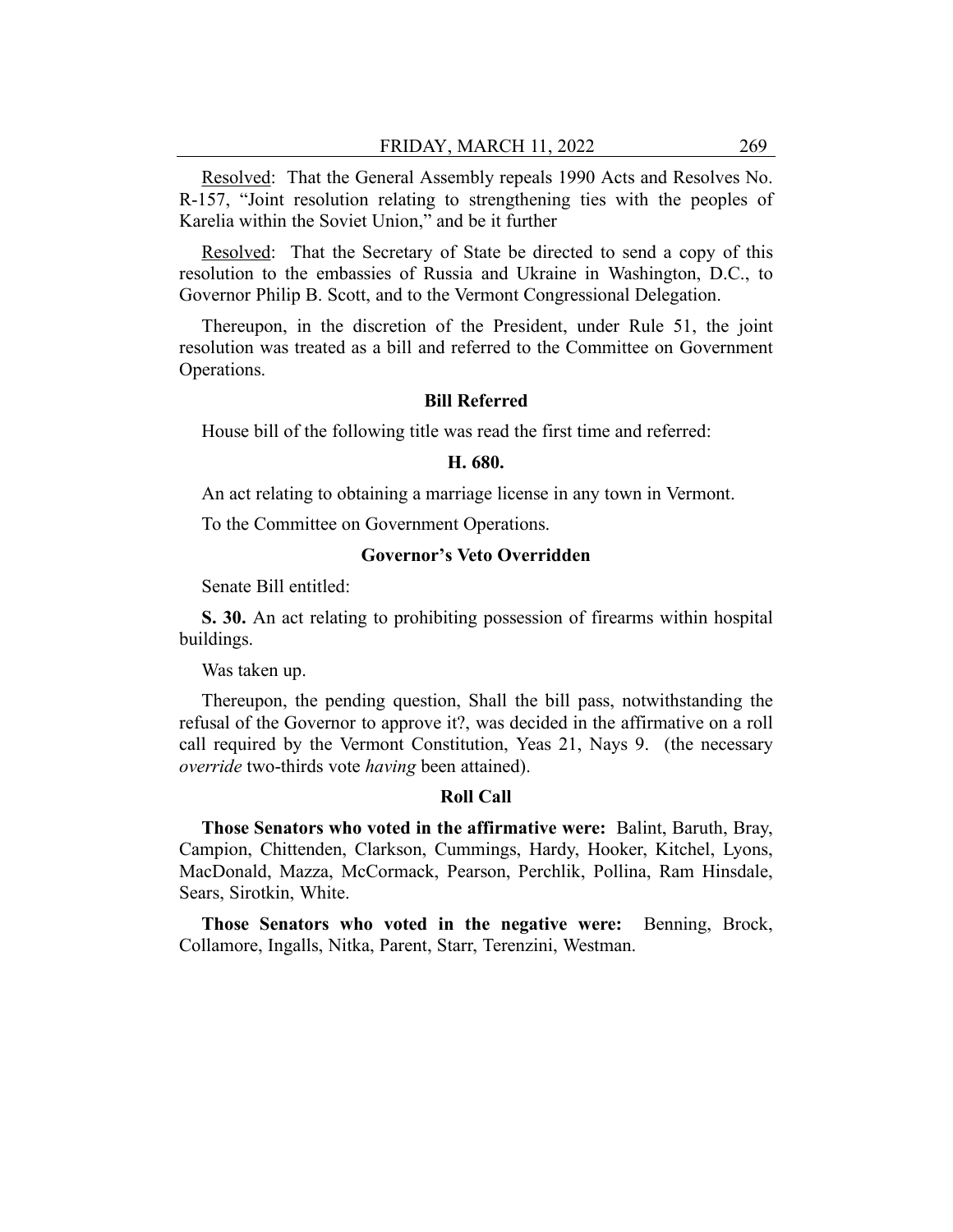# **Bill Amended; Third Reading Ordered; Rules Suspended; Bill Passed; Bill Messaged**

#### **S. 4.**

Senator Baruth, for the Committee on Judiciary, to which was referred Senate bill entitled:

An act relating to a 48-hour waiting period for firearms transfers.

Reported recommending that the bill be amended by striking out all after the enacting clause and inserting in lieu thereof the following:

Sec. 1. 13 V.S.A. § 4023 is added to read:

# § 4023. POSSESSION OF FIREARMS IN HOSPITAL BUILDINGS PROHIBITED

(a) A person shall not knowingly possess a firearm while within a hospital building.

(b) A person who violates this section shall be fined not more than \$250.00.

(c) This section shall not apply to a firearm possessed by a federal law enforcement officer or a law enforcement officer certified as a law enforcement officer by the Vermont Criminal Justice Training Council pursuant to 20 V.S.A. § 2358, for legitimate law enforcement purposes.

(d) Notice of the provisions of this section shall be posted conspicuously at each public entrance to each hospital.

(e) As used in this section:

(1) "Firearm" has the same meaning as in subsection 4017(d) of this title.

(2) "Hospital" has the same meaning as in 18 V.S.A. § 1902.

Sec. 2. 13 V.S.A. § 4019 is amended to read:

§ 4019. FIREARMS TRANSFERS; BACKGROUND CHECKS

(a) As used in this section:

\* \* \*

(4) "Licensed dealer" means a person issued a license as a dealer in firearms pursuant to 18 U.S.C.  $\S$  923(a).

(5) "Proposed transferee" means an unlicensed person to whom a proposed transferor intends to transfer a firearm.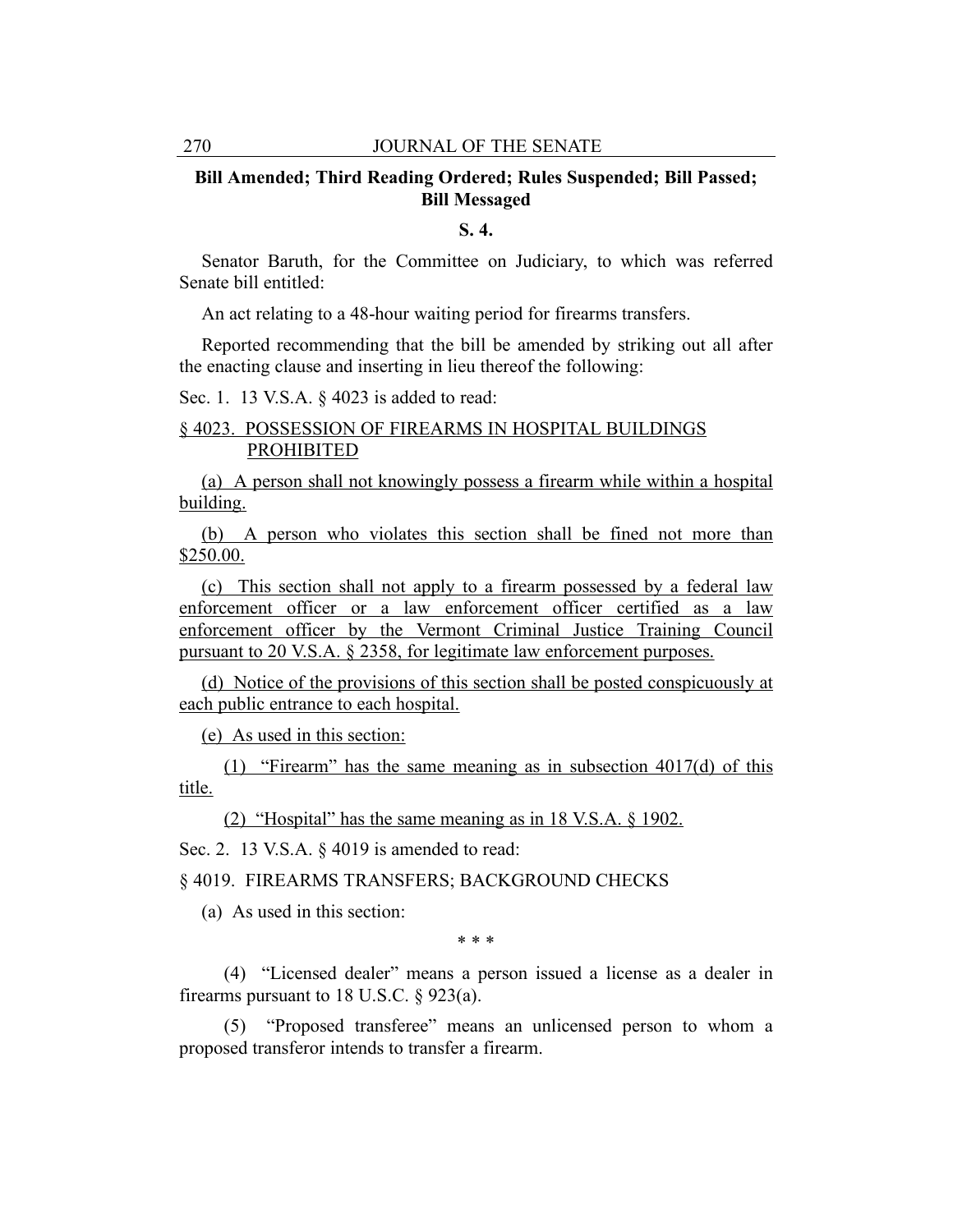(6) "Proposed transferor" means an unlicensed person who intends to transfer a firearm to another unlicensed person.

(7) "Transfer" means to transfer ownership of a firearm by means of sale, trade, or gift.

(8) "Unlicensed person" means a person who has not been issued a license as a dealer, importer, or manufacturer in firearms pursuant to 18 U.S.C.  $§$  923(a).

(b)(1) Except as provided in subsection (e) of this section, an unlicensed person shall not transfer a firearm to another unlicensed person unless:

(A) the proposed transferor and the proposed transferee physically appear together with the firearm before a licensed dealer and request that the licensed dealer facilitate the transfer; and

(B) the licensed dealer agrees to facilitate the transfer.

(2) A person shall not, in connection with the transfer or attempted transfer of a firearm pursuant to this section, knowingly make a false statement or exhibit a false identification intended to deceive a licensed dealer with respect to any fact material to the transfer.

\* \* \*

(d) A person shall not transfer a firearm to another person if:

(1) the transfer requires a background check under this section or under federal law; and

(2) the licensed dealer facilitating the transfer has not been provided with a unique identification number for the transfer by the National Instant Criminal Background Check System, provided that if the identification number has not been provided within seven business days, then the transfer may proceed.

 $(d)(e)(1)$  An unlicensed person who transfers a firearm to another unlicensed person in violation of subdivision  $(b)(1)$  of this section shall be imprisoned not more than one year or fined not more than \$500.00, or both.

(2) A person who violates subdivision  $(b)(2)$  or subsection (d) of this section shall be imprisoned not more than one year or fined not more than \$500.00, or both.

 $(e)(f)$  This section shall not apply to:

(1) the transfer of a firearm by or to a law enforcement agency;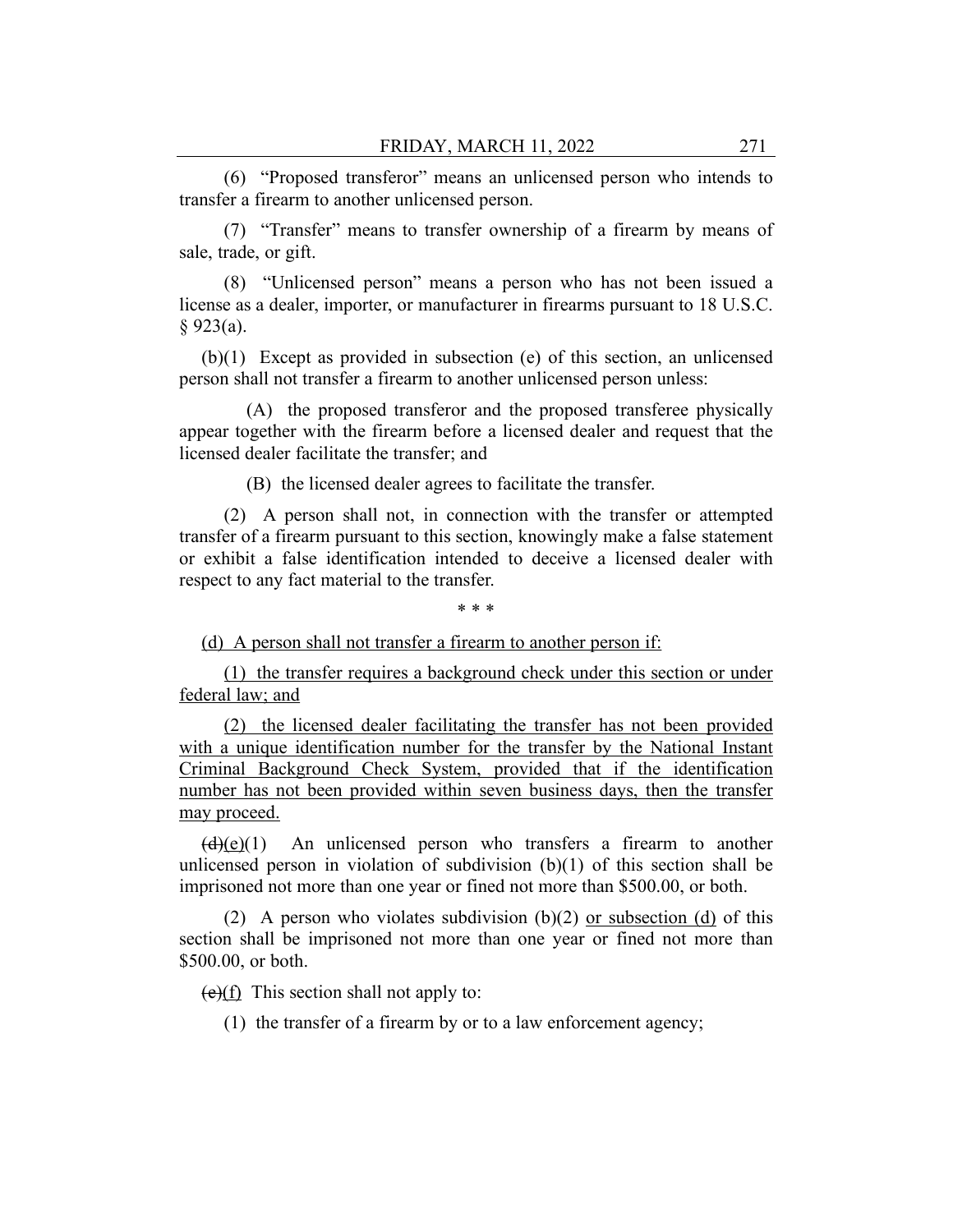(2) the transfer of a firearm by or to a law enforcement officer or member of the U.S. Armed Forces acting within the course of his or her the officer's or the U.S. Armed Forces member's official duties;

(3) the transfer of a firearm from one immediate family member to another immediate family member; or

(4) a person who transfers the firearm to another person in order to prevent imminent harm to any person, provided that this subdivision shall only apply while the risk of imminent harm exists.

 $(f)(g)$  A licensed dealer who facilitates a firearm transfer pursuant to this section shall be immune from any civil or criminal liability for any actions taken or omissions made when facilitating the transfer in reliance on the provisions of this section. This subsection shall not apply to reckless or intentional misconduct by a licensed dealer.

Sec. 3. 13 V.S.A. § 4057 is amended to read:

§ 4057. PROCEDURE

(a) Except as otherwise specified, proceedings commenced under this subchapter shall be in accordance with the Vermont Rules for Family Proceedings and shall be in addition to any other available civil or criminal remedies.

\* \* \*

 $(d)(1)$  For purposes of a petition filed pursuant to this subchapter, a health care provider may notify a law enforcement officer when the provider believes in good faith that disclosure of the information is necessary to prevent or lessen a serious and imminent threat to the health or safety of a person or the public.

(2) As used in this subsection:

(A) "Health care provider" has the same meaning as in 18 V.S.A. § 9402.

(B) "Necessary to prevent or lessen a serious and imminent threat to the health or safety of a person or the public" includes circumstances when the health care provider reasonably believes that the patient poses an extreme risk of causing harm to themselves or another person by purchasing, possessing, or receiving a dangerous weapon or by having a dangerous weapon within the patient's custody or control.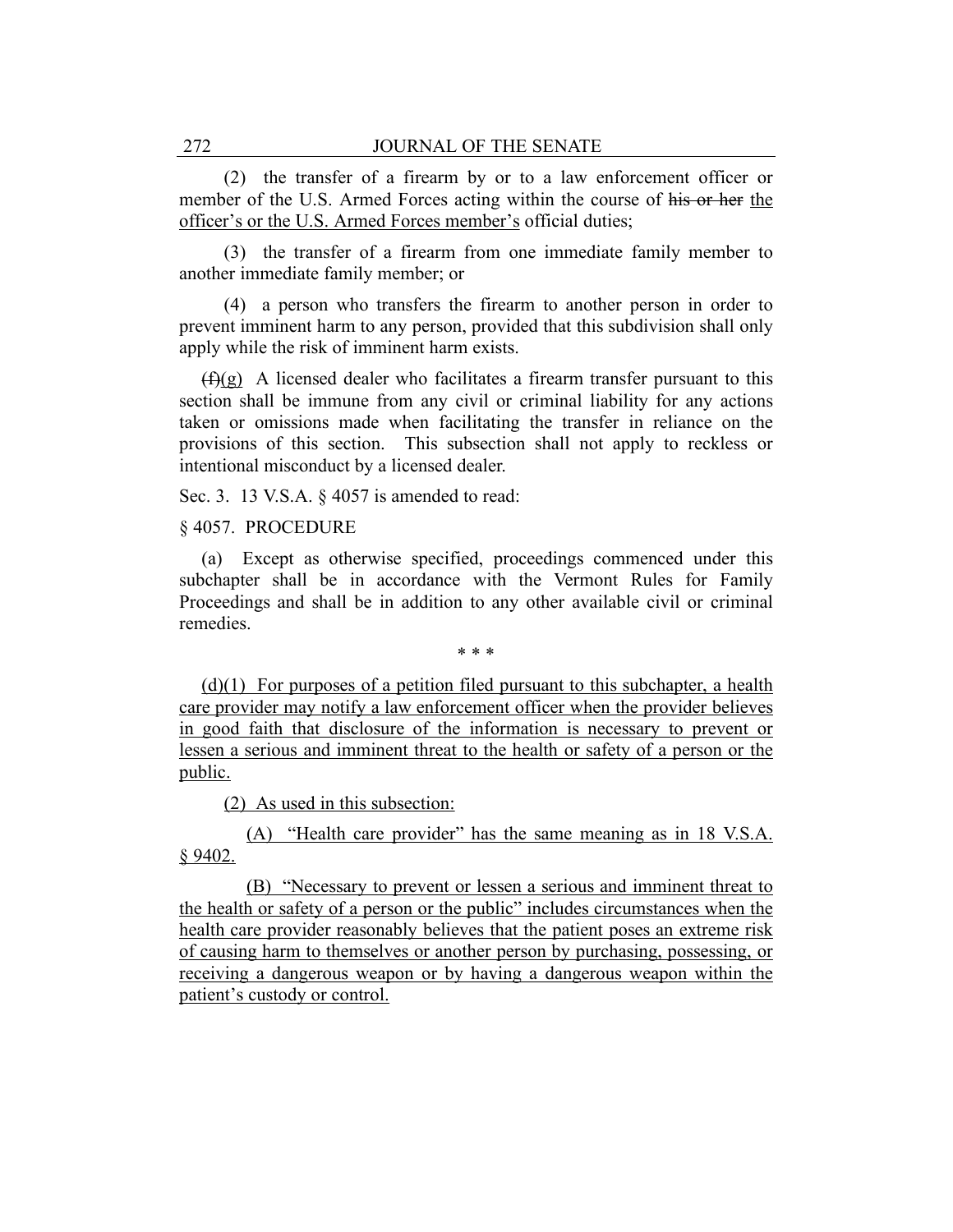# Sec. 4. 13 V.S.A. § 4062 is added to read:

# § 4062. ANNUAL REPORTING; OFFICE OF COURT ADMINISTRATOR AND AGENCY OF HUMAN SERVICES

(a) On or before September 1, 2022 and annually thereafter, the Court Administrator, with the assistance of the Agency of Human Services, shall report data on the use of extreme risk protection orders during the previous year to the Senate and House Committees on Judiciary.

(b) The reports required by this section shall include the following data for the previous year:

(1) the number of extreme risk protection order petitions filed and the number of orders issued;

(2) geographical data indicating the county where the petition was filed; and

(3) follow-up information describing whether the order was renewed or terminated pursuant to section 4055 of this title and whether the subject of the order was charged with violating it under section 4058 of this title.

(c) The Agency of Human Services shall include in the reports required by this section an analysis of the impact of extreme risk prevention orders on Vermont suicide rates, including any relevant data relied on or utilized by the Agency for purposes of providing the information required by 2017 Acts and Resolves No. 34, An act relating to evaluation of suicide profiles.

Sec. 5. 13 V.S.A. § 4021 is amended to read:

## § 4021. LARGE CAPACITY AMMUNITION FEEDING DEVICES

(a) A person shall not manufacture, possess, transfer, offer for sale, purchase, or receive or import into this State a large capacity ammunition feeding device. As used in this subsection, "import" shall does not include the transportation back into this State of a large capacity ammunition feeding device by the same person who transported the device out of State if the person possessed the device on or before the effective date of this section.

\* \* \*

(d)(1) This section shall not apply to any large capacity ammunition feeding device:

\* \* \*

(F) transported by a resident of another state into this State for the exclusive purpose of use in an organized shooting competition sponsored by an entity registered with the Secretary of State if the device is lawfully possessed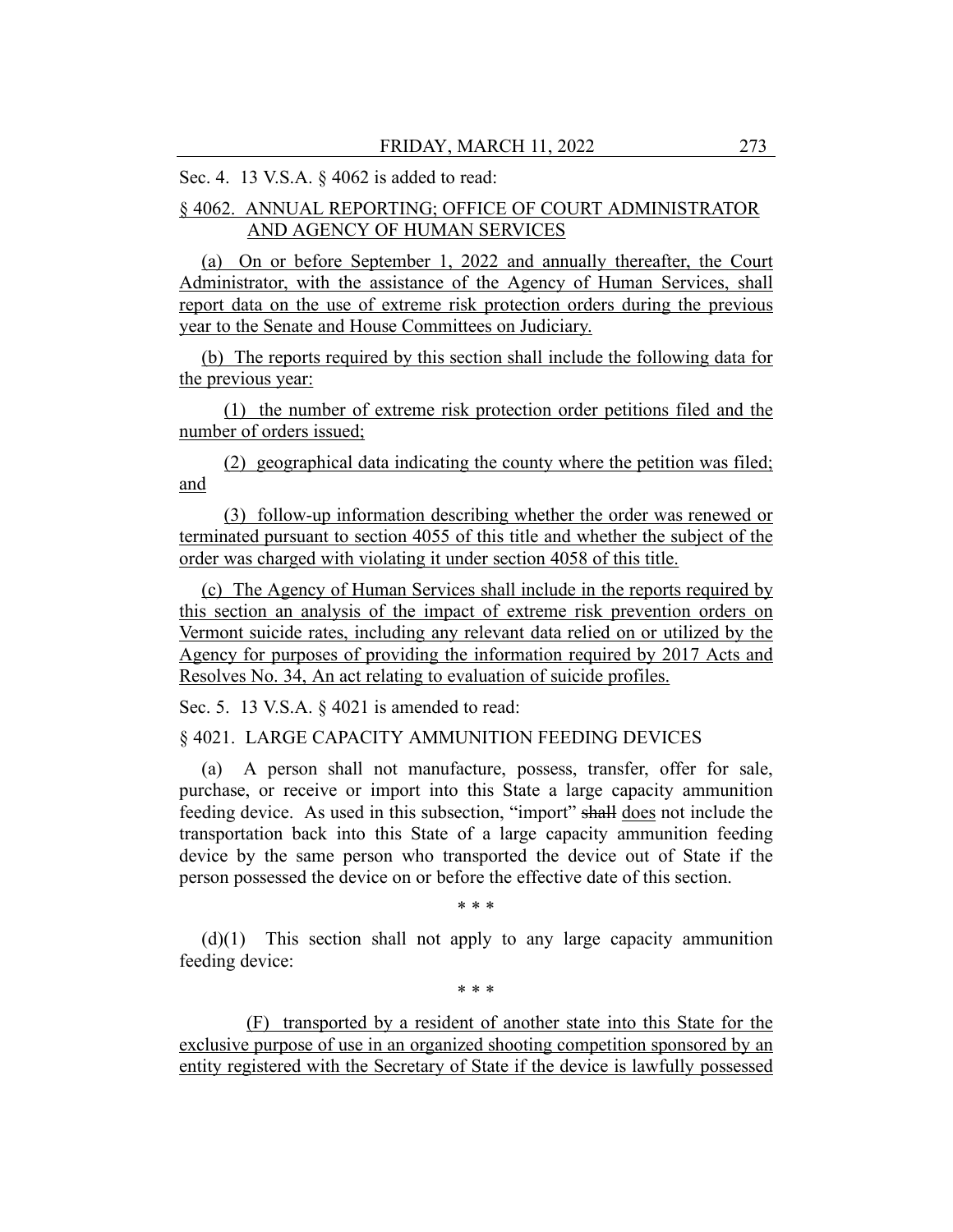under the laws of another state.

\* \* \*

Sec. 6. 15 V.S.A. § 1104 is amended to read:

## § 1104. EMERGENCY RELIEF

(a) In accordance with the Vermont Rules of Civil Procedure, temporary orders under this chapter may be issued ex parte, without notice to the defendant, upon motion and findings by the court that the defendant has abused the plaintiff or the plaintiff's children, or both. The plaintiff shall submit an affidavit in support of the order. A minor 16 years of age or older, or a minor of any age who is in a dating relationship as defined in subdivision 1101(2) of this chapter, may seek relief on his or her the minor's own behalf. Relief under this section shall be limited as follows:

(1) Upon a finding that there is an immediate danger of further abuse, an order may be granted requiring the defendant:

(A) to refrain from abusing the plaintiff or his or her the plaintiff's children, or both, or from cruelly treating as defined in 13 V.S.A. § 352 or 352a or killing any animal owned, possessed, leased, kept, or held as a pet by either party or by a minor child residing in the household;

(B) to refrain from interfering with the plaintiff's personal liberty or the personal liberty of the plaintiff's children, or both;

(C) to refrain from coming within a fixed distance of the plaintiff, the plaintiff's children, the plaintiff's residence, or the plaintiff's place of employment; and

(D) to refrain from contacting the plaintiff or the plaintiff's children, or both, in any way, whether directly, indirectly, or through a third party, with the purpose of making contact with the plaintiff, including in writing or by telephone, e-mail, or other electronic communication; or

(E) to immediately relinquish, until the expiration of the order, all firearms that are in the defendant's possession, ownership, or control and to refrain from acquiring or possessing any firearms while the order is in effect.

(2) Upon a finding that the plaintiff, his or her or the plaintiff's children, or both, have been forced from the household and will be without shelter unless the defendant is ordered to vacate the premises, the court may order the defendant to vacate immediately the household and may order sole possession of the premises to the plaintiff.

(3) Upon a finding that there is immediate danger of physical or emotional harm to minor children, the court may award temporary custody of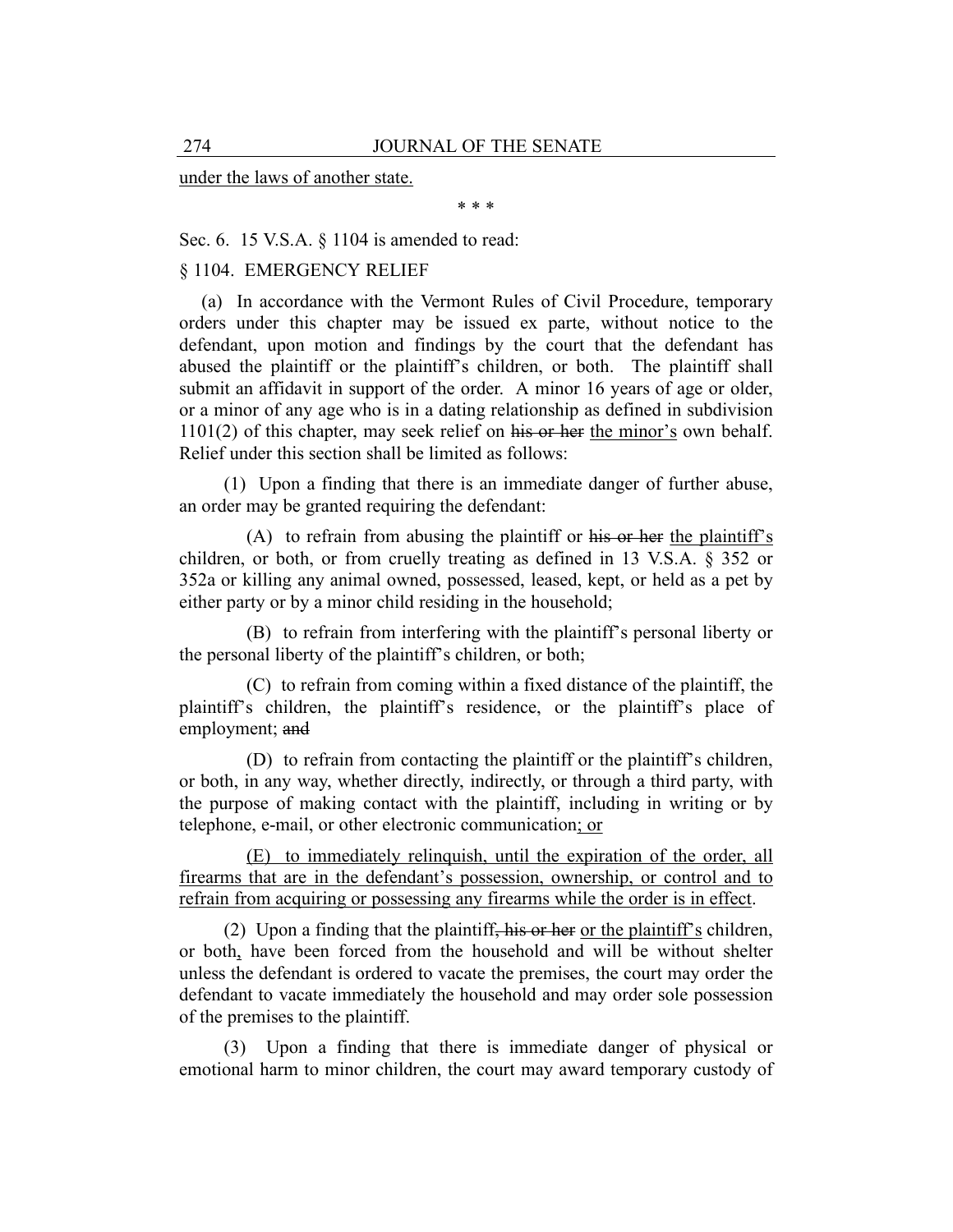these minor children to the plaintiff or to other persons.

\* \* \*

#### Sec. 7. EFFECTIVE DATE

This act shall take effect on July 1, 2022.

And that after passage the title of the bill be amended to read:

An act relating to procedures involving firearms.

And that when so amended the bill ought to pass.

Thereupon, the bill was read the second time by title only pursuant to Rule 43, the recommendation of amendment was agreed to, and third reading of the bill was ordered, on a roll call, Yeas 23, Nays 7.

Senator Ingalls having demanded the yeas and nays, they were taken and are as follows:

#### **Roll Call**

**Those Senators who voted in the affirmative were:** Balint, Baruth, Bray, Campion, Chittenden, Clarkson, Cummings, Hardy, Hooker, Kitchel, Lyons, MacDonald, Mazza, McCormack, Nitka, Pearson, Perchlik, Pollina, Ram Hinsdale, Sears, Sirotkin, Westman, White.

**Those Senators who voted in the negative were:** \*Benning, Brock, Collamore, Ingalls, Parent, Starr, Terenzini.

\*Senator Benning explained his vote as follows:

Madam President:

I voted "no" on this bill for two reasons. First, I am not comfortable allowing out of state individuals to come to Vermont in possession of large capacity magazines which our own citizens are prohibited from possessing. It is insulting to Vermonters who are lawfully exercising their constitutional rights. I would prefer our own citizens had the same right of ownership.

Secondly, even though proponents claim it is "just temporary," this bill clearly eliminates due process of law by depriving someone of their property on a mere accusation, almost always at a time when the owner of that property has no idea a court proceeding is taking place. This represents a significant shift in constitutional law and it should not go unnoticed. My greater fear is that this establishes a precedent for the next attempt to erode constitutional rights.

Thereupon, on motion of Senator Balint, the rules were suspended and the bill was placed on all remaining stages of passage.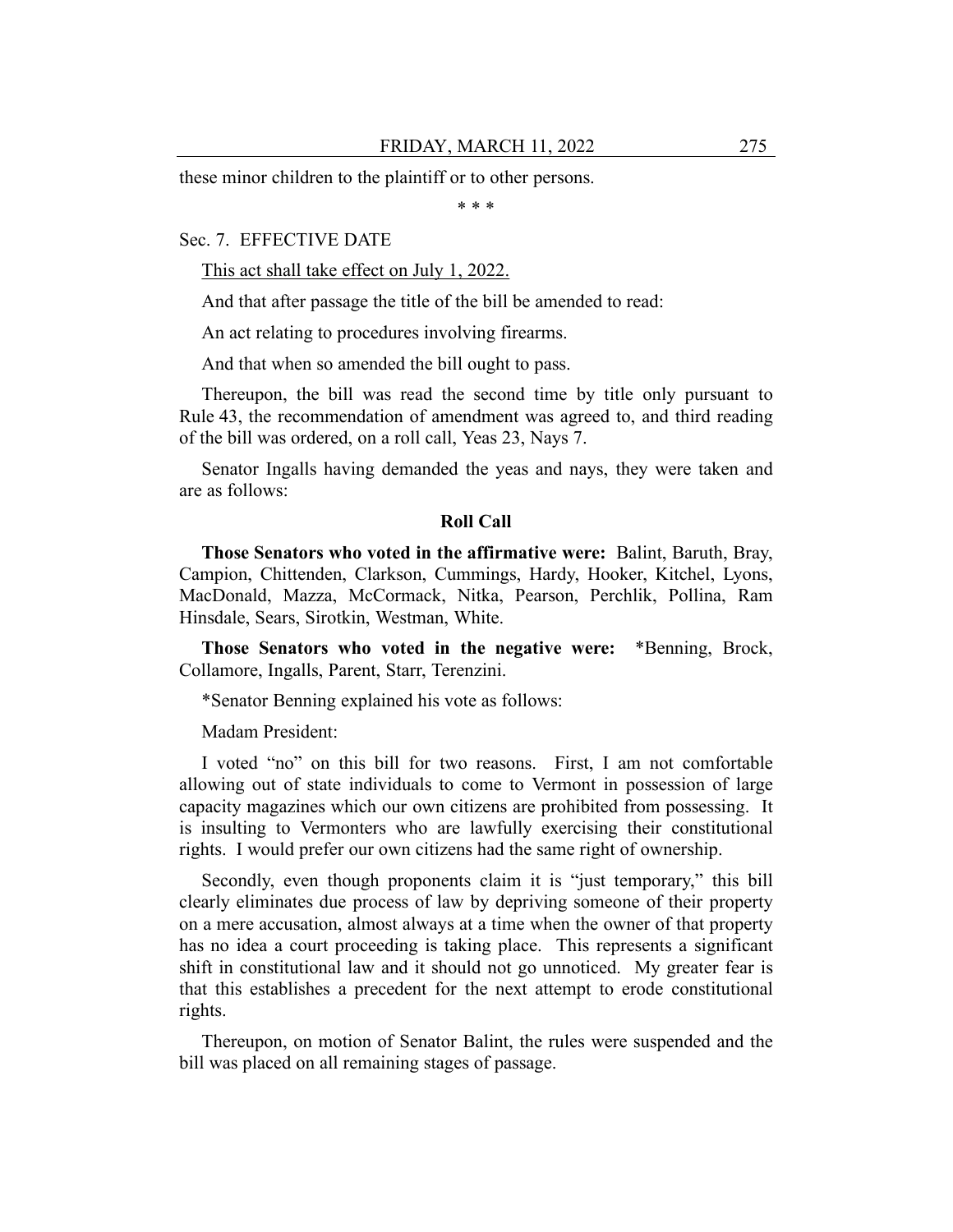Thereupon, the bill was read the third time and passed.

Thereupon, on motion of Senator Balint, the rules were suspended, and the bill was ordered messaged to the House forthwith.

## **Bill Amended; Third Reading Ordered**

## **S. 247.**

Senator Hardy, for the Committee on Finance, to which was referred Senate bill entitled:

An act relating to prohibiting discrimination based on genetic information.

Reported recommending that the bill be amended by striking out all after the enacting clause and inserting in lieu thereof the following:

\* \* \* Genetic Information and Testing \* \* \*

Sec. 1. 18 V.S.A. § 9331 is amended to read:

§ 9331. DEFINITIONS

For purposes of  $\Delta s$  used in this chapter:

\* \* \*

(6) "Genetic information" means the results of genetic testing related to an individual or a family member of the individual contained in any report, interpretation, evaluation, or other record thereof.

\* \* \*

Sec. 2. 18 V.S.A. § 9334 is amended to read:

#### § 9334. GENETIC TESTING AS A CONDITION OF INSURANCE **COVERAGE**

(a) No policy of insurance offered for delivery or issued in this State shall be underwritten or conditioned on the basis of:

(1) any requirement or agreement of the individual to undergo genetic testing; or

(2) genetic information of the individual that may be associated with a potential genetic condition in that individual but that has not resulted in a diagnosed condition in the individual; or

(3) the results of genetic testing information of a member of the individual's family that may be associated with a potential genetic condition in that family member but that has not resulted in a diagnosed condition in the family member.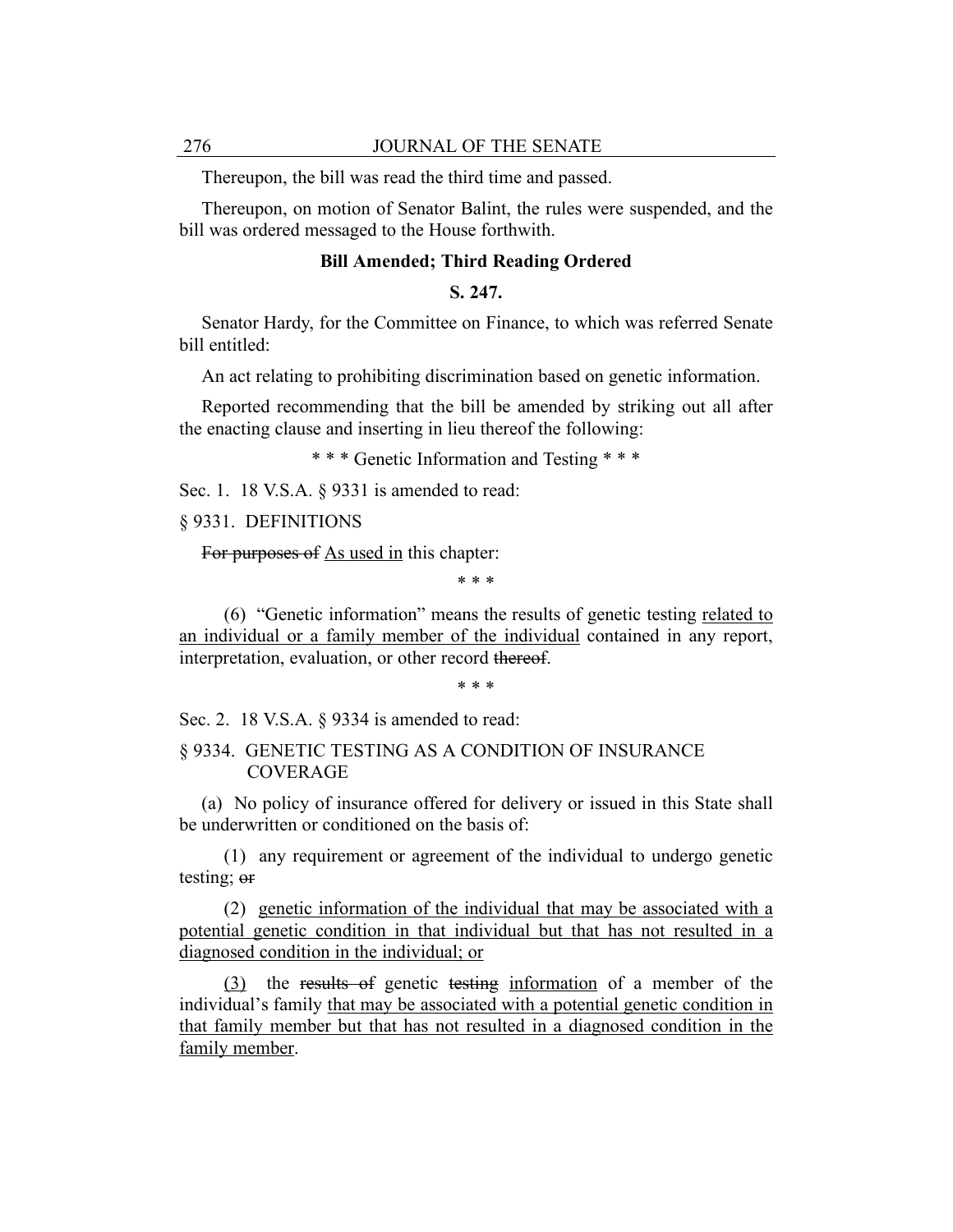\* \* \*

#### \* \* \* Insurance \* \* \*

Sec. 3. 8 V.S.A. § 3702 is amended to read:

#### § 3702. OTHER PROHIBITED PRACTICES

A life insurance company doing business in the State or an agent thereof shall not do any of the following:

(1) issue Issue a policy of insurance or make an agreement other than that plainly expressed in the policy issued to the insured;.

(2)  $\mu$ ay Pay or allow, or offer to pay or allow, as an inducement to insurance, a rebate or premium payable on the policy;.

(3) grant Grant a special favor or advantage in the dividends or other benefits to accrue thereon; or.

(4) provide Provide any valuable consideration or inducement not specified in the policy.

(5)(A) Condition insurance rates, the provision or renewal of insurance coverage or benefits, or other conditions of insurance for any individual on:

(i) any requirement or agreement of the individual to undergo genetic testing;

(ii) genetic information of the individual that may be associated with a potential genetic condition in that individual but that has not resulted in a diagnosed condition in the individual; or

(iii) genetic information of a member of the individual's family that may be associated with a potential genetic condition in that family member but that has not resulted in a diagnosed condition in the family member.

(B) As used in this subdivision (5), "genetic testing" and "genetic information" have the same meanings as in 18 V.S.A. § 9331.

(6) Request, require, purchase, or use information obtained from an entity providing direct-to-consumer genetic testing without the informed written consent of the individual who has been tested.

Sec. 4. 8 V.S.A. § 4724 is amended to read:

## § 4724. UNFAIR METHODS OF COMPETITION OR UNFAIR OR DECEPTIVE ACTS OR PRACTICES DEFINED

The following are hereby defined as unfair methods of competition or unfair or deceptive acts or practices in the business of insurance: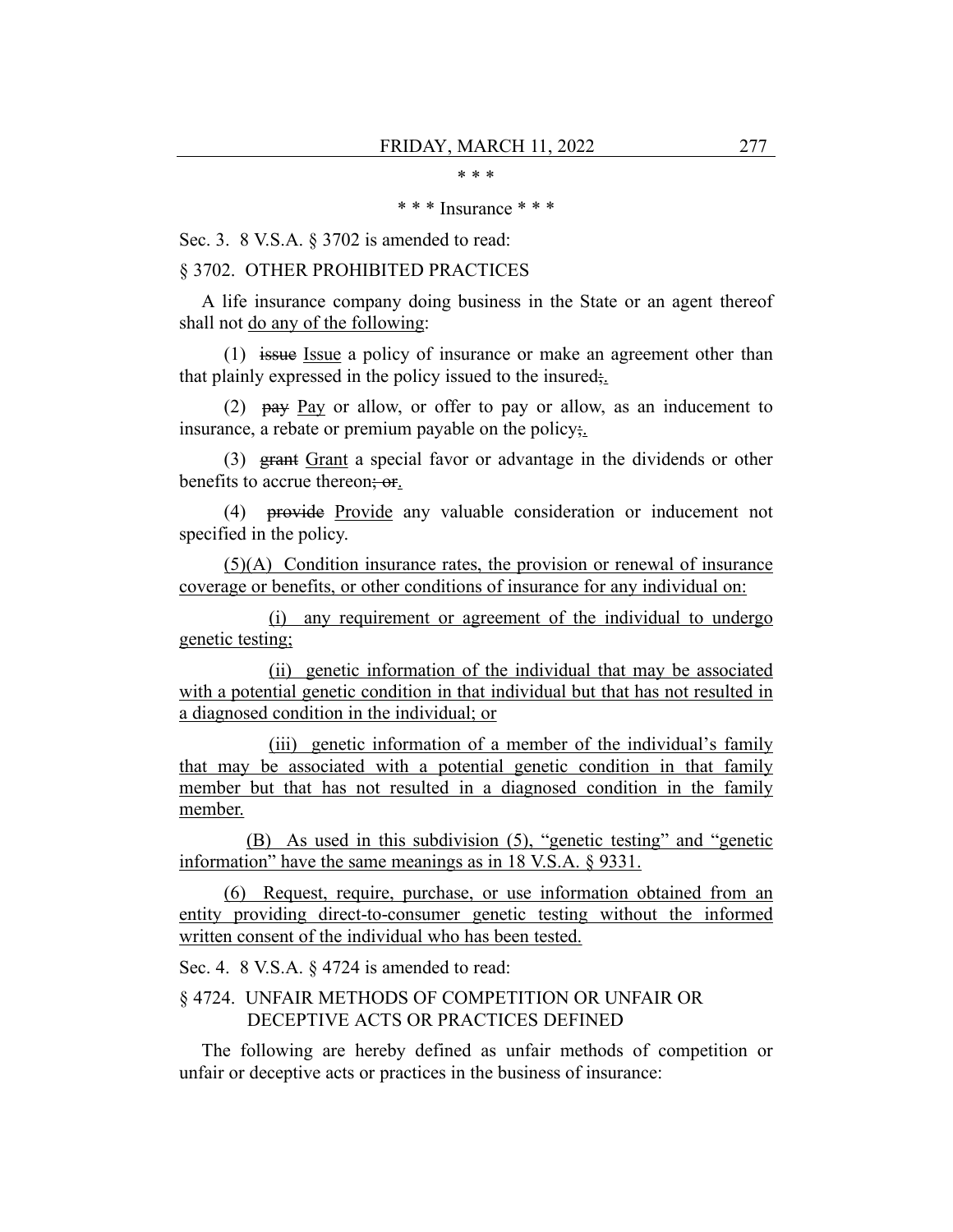#### \* \* \*

(7) Unfair discrimination; arbitrary underwriting action.

\* \* \*

(D) Making or permitting any unfair discrimination against any individual by conditioning insurance rates, the provision or renewal of insurance coverage, or other conditions of insurance based on medical information, including the results of genetic testing, where there is not a relationship between the medical information and the cost of the insurance risk that the insurer would assume by insuring the proposed insured. In demonstrating the relationship, the insurer can rely on actual or reasonably anticipated experience. As used in this subdivision, "genetic testing" shall be defined as the term is defined in 18 V.S.A. § 9331(7).

\* \* \*

(F)(i) Making or permitting any unfair discrimination against any individual by conditioning insurance rates, the provision or renewal of insurance coverage, or other conditions of insurance on:

(I) any requirement or agreement of the individual to undergo genetic testing;

(II) genetic information of the individual that may be associated with a potential genetic condition in that individual but that has not resulted in a diagnosed condition in the individual; or

(III) genetic information of a member of the individual's family that may be associated with a potential genetic condition in that family member but that has not resulted in a diagnosed condition in the family member.

(ii) As used in this subdivision  $(7)(F)$ , "genetic testing" and "genetic information" have the same meanings as in 18 V.S.A. § 9331.

\* \* \*

(22) Genetic testing.

(A) Conditioning insurance rates, the provision or renewal of insurance coverage or benefits, or other conditions of insurance for any individual on:

(i) any requirement or agreement of the individual to undergo genetic testing; or

(ii) genetic information of the individual that may be associated with a potential genetic condition in that individual but that has not resulted in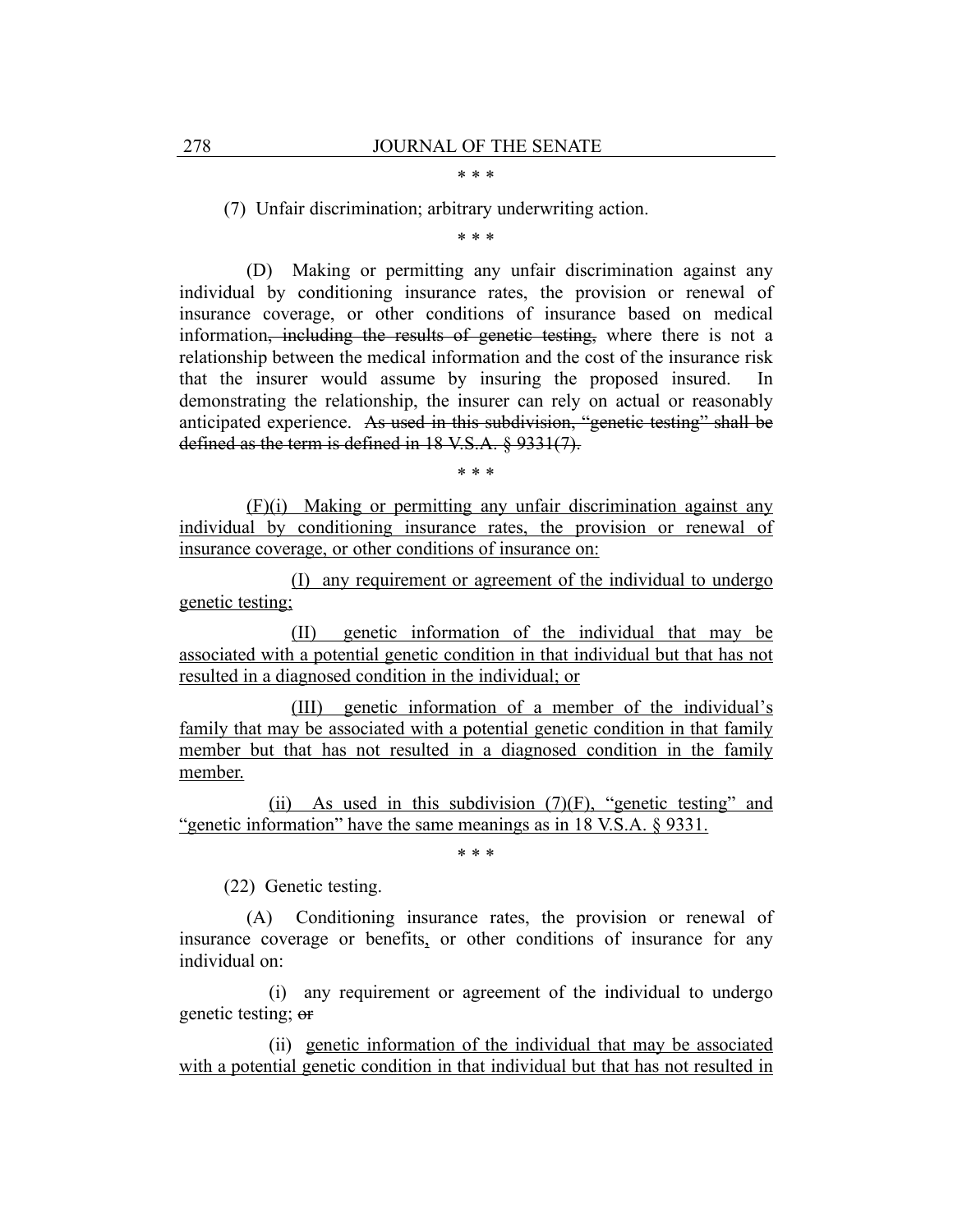a diagnosed condition in the individual; or

(iii) the results of genetic testing information of a member of the individual's family unless the results are contained in the individual's medical record that may be associated with a potential genetic condition in that family member but that has not resulted in a diagnosed condition in the family member.

(B) As used in this subdivision (22), "genetic testing" shall be defined as the term is defined and "genetic information" have the same meanings as in 18 V.S.A. § 9331(7) 9331.

Sec. 5. 8 V.S.A. § 5115 is amended to read:

# § 5115. DUTY OF NONPROFIT HEALTH MAINTENANCE ORGANIZATIONS

(a) Any nonprofit health maintenance organization subject to this chapter shall offer nongroup plans to individuals in accordance with section 4080b of this title without discrimination based on age, gender, industry, genetic information, and medical history, except as allowed by subdivisions  $4080a(h)(2)(B)$  and  $4080b(h)(2)(B)$  of this title pursuant to 33 V.S.A.  $$1811(f)(2)(A).$ 

(b) As used in this section, "genetic information" has the same meaning as in 18 V.S.A. § 9331.

Sec. 6. 8 V.S.A. § 8086 is amended to read:

#### § 8086. PREEXISTING CONDITIONS; GENETIC TESTING

\* \* \*

(b)(1) No long-term care insurance policy or certificate may exclude coverage for a loss or confinement which that is the result of a preexisting condition, unless such the loss or confinement begins within six months following the effective date of coverage of an insured person.

(2)(A) No long-term care insurance policy or certificate may condition insurance rates, the provision or renewal of insurance coverage or benefits, or other conditions of insurance for any individual on:

(i) any requirement or agreement of the individual to undergo genetic testing;

(ii) genetic information of the individual that may be associated with a potential genetic condition in that individual but that has not resulted in a diagnosed condition in the individual; or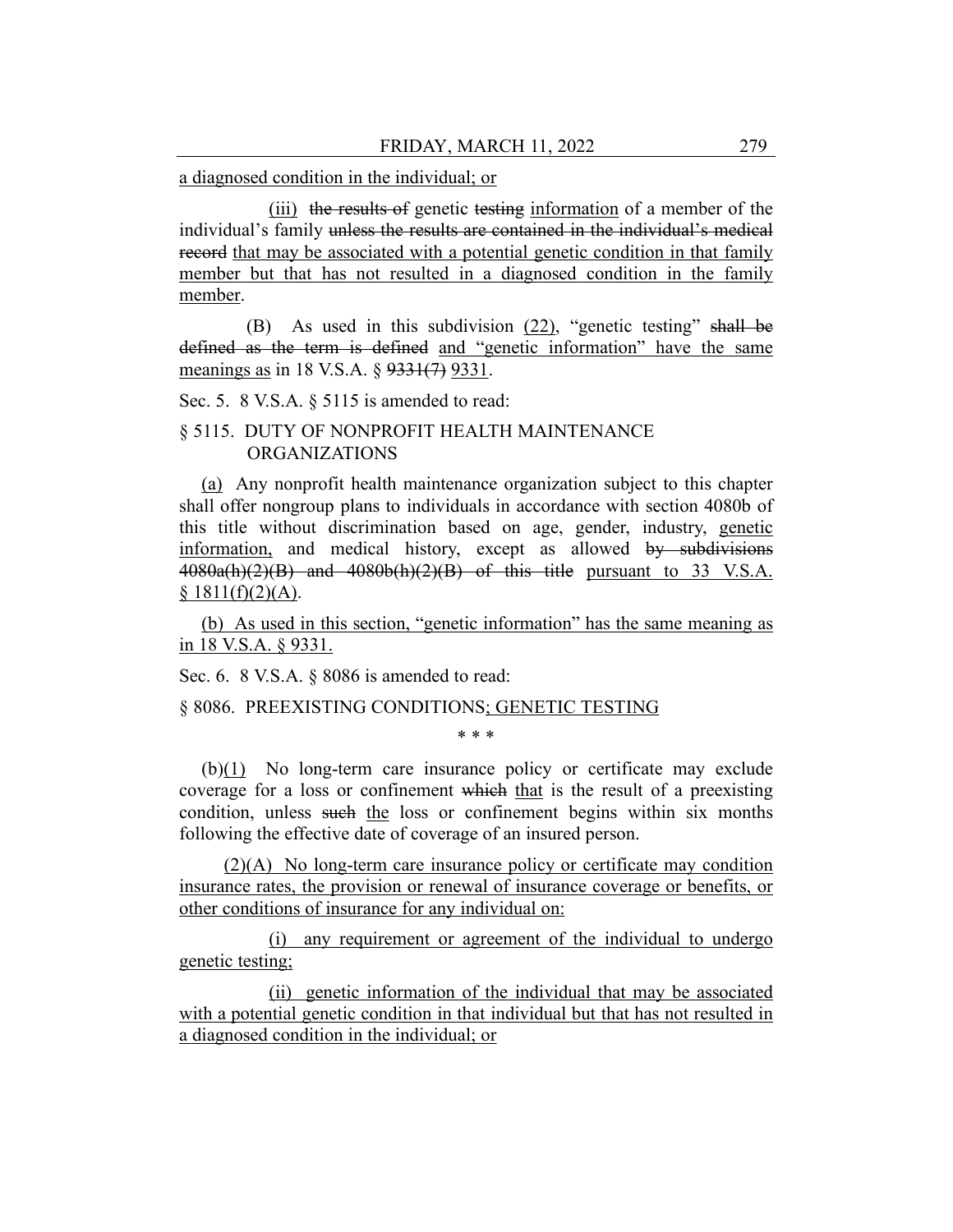(iii) genetic information of a member of the individual's family that may be associated with a potential genetic condition in that family member but that has not resulted in a diagnosed condition in the family member.

(B) As used in this subdivision (2), "genetic testing" and "genetic information" have the same meanings as in 18 V.S.A. § 9331.

\* \* \*

\* \* \* Social and Medical Services \* \* \*

Sec. 7. 8 V.S.A. § 4588 is amended to read:

§ 4588. ANNUAL REPORT TO COMMISSIONER

(a) Annually, on or before March 1, a medical service corporation shall file with the Commissioner of Financial Regulation a statement sworn to by the president and treasurer of the corporation showing its condition on December 31, which shall be in such form and contain such matters as the Commissioner shall prescribe. To qualify for the tax exemption set forth in section 4590 of this title, the statement shall include a certification that the medical service corporation operates on a nonprofit basis for the purpose of providing an adequate medical service plan to individuals of the State, both groups and nongroups, without discrimination based on age, gender, geographic area, industry, genetic information, and medical history, except as allowed by subdivisions  $4080a(h)(2)(B)$  and  $4080b(h)(2)(B)$  of this title pursuant to 33 V.S.A. § 1811(f)(2)(A).

(b) As used in this section, "genetic information" has the same meaning as in 18 V.S.A. § 9331.

Sec. 8. 8 V.S.A. § 4516 is amended to read:

## § 4516. ANNUAL REPORT TO COMMISSIONER

(a) Annually, on or before March 1, a hospital service corporation shall file with the Commissioner of Financial Regulation a statement sworn to by the president and treasurer of the corporation showing its condition on December 31. The statement shall be in such form and contain such matters as the Commissioner shall prescribe. To qualify for the tax exemption set forth in section 4518 of this title, the statement shall include a certification that the hospital service corporation operates on a nonprofit basis for the purpose of providing an adequate hospital service plan to individuals of the State, both groups and nongroups, without discrimination based on age, gender, geographic area, industry, genetic information, and medical history, except as allowed by subdivisions  $4080a(h)(2)(B)$  and  $4080b(h)(2)(B)$  of this title pursuant to 33 V.S.A.  $\S$  1811(f)(2)(A).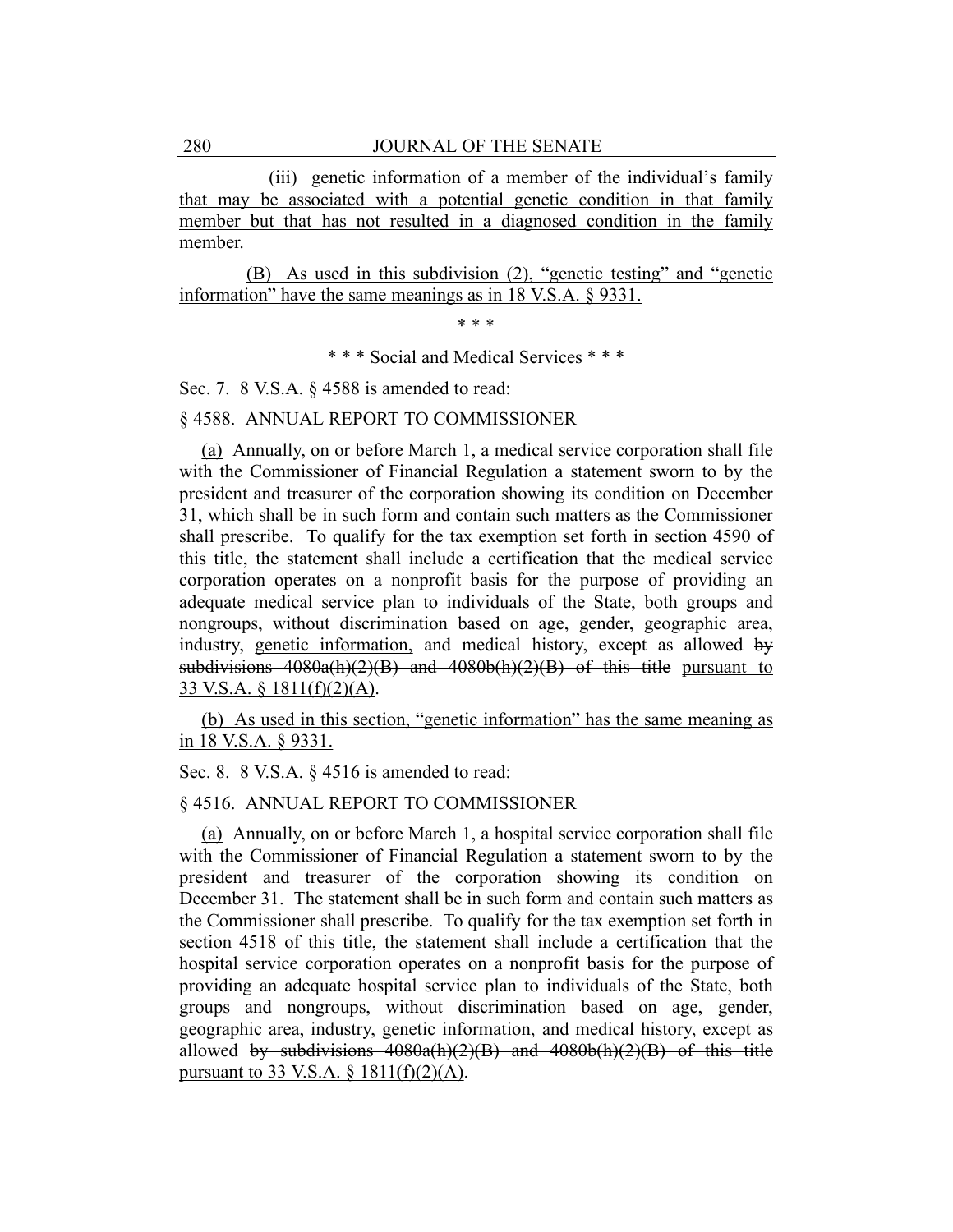(b) As used in this section, "genetic information" has the same meaning as in 18 V.S.A. § 9331.

Sec. 9. 33 V.S.A. § 101 is amended to read:

§ 101. POLICY

It is the policy of the State of Vermont that:

\* \* \*

(3) Assistance and benefits shall be administered promptly, with due regard for the preservation of family life, and without restriction of individual rights or discrimination on account of race, religion, political affiliation, genetic information, or place of residence within the State.

\* \* \*

\* \* \* Effective Date \* \* \*

Sec. 10. EFFECTIVE DATE

This act shall take effect on July 1, 2022.

And that when so amended the bill ought to pass.

Thereupon, the bill was read the second time by title only pursuant to Rule 43, the recommendation of amendment was agreed to, and third reading of the bill was ordered.

#### **Bills Passed**

Senate bills of the following titles were severally read the third time and passed:

**S. 139.** An act relating to public schools' team mascots.

**S. 173.** An act relating to the State House Oversight Committee.

**S. 206.** An act relating to planning for the care and treatment of patients with cognitive impairments.

**S. 283.** An act relating to miscellaneous changes to education laws.

## **Proposal of Amendment; Bill Passed in Concurrence with Proposal of Amendment; Rules Suspended; Bill Messaged**

## **H. 701.**

House bill entitled:

An act relating to cannabis license fees.

Was taken up.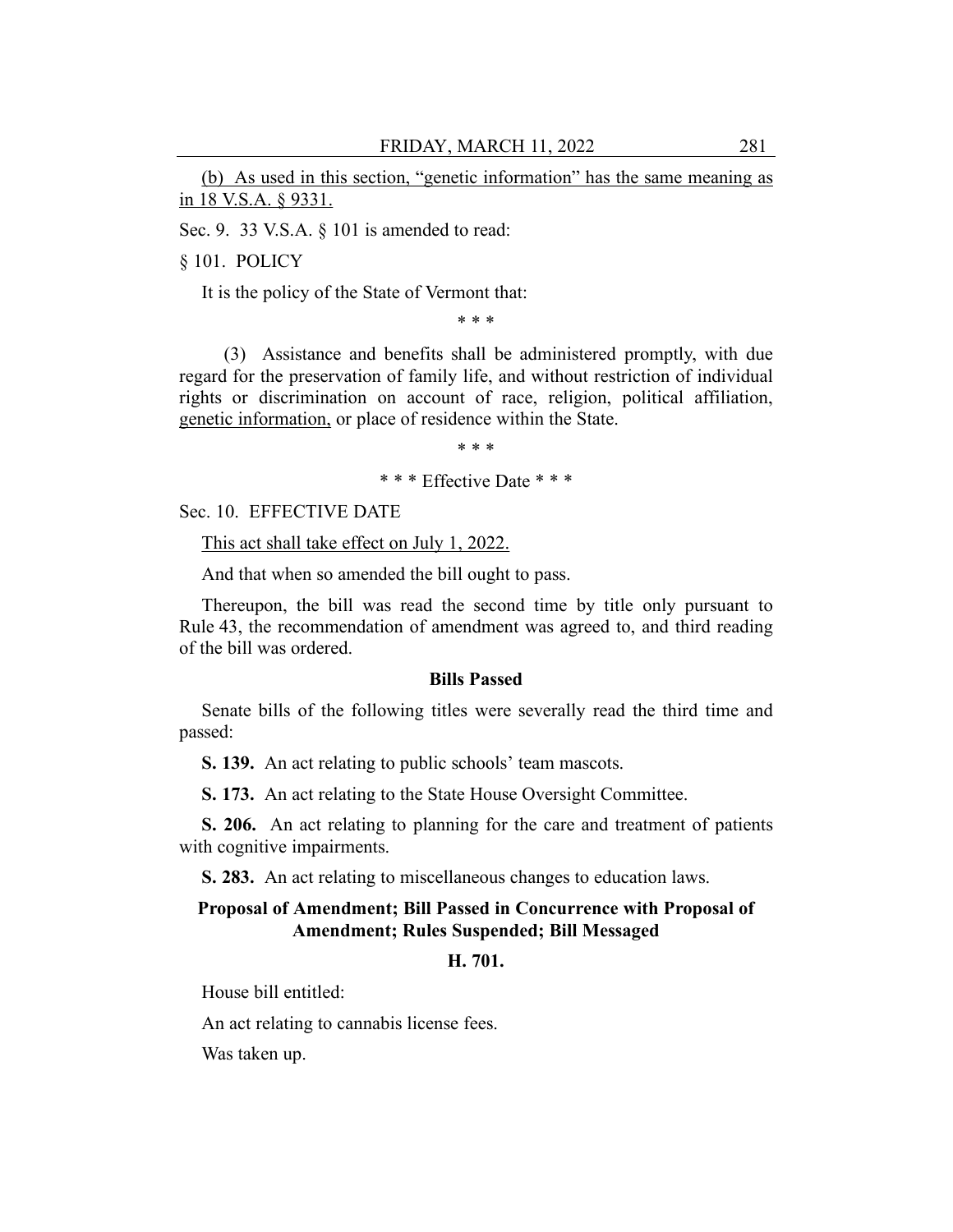Thereupon, pending third reading of the bill, Senators Pearson and Sears moved to amend the Senate proposal of amendment by striking out Sec. 10, effective dates, and its reader assistance heading in their entireties and inserting in lieu thereof the following:

\* \* \* Regulation of the Medical Cannabis Registry \* \* \*

Sec. 10. REPEAL

(a) Due to the failure of the House bill entitled "An act relating to fiscal year 2022 budget adjustments" (H.679), for which the report of the committee of conference was considered and adopted on the part of the Senate on February 24, 2022 and on the part of the House on March 8, 2022, to become law prior to March 1, 2022, 18 V.S.A. chapter 86 (therapeutic use of cannabis) was repealed on March 1, 2022 pursuant to 2020 Acts and Resolves No. 164, Sec. 11. Accordingly, Secs. 59a (amendments to implementation of medical cannabis registry) and 59b (amendments to the effective dates of 2020 Acts and Resolves No. 164) of H.679 are now obsolete.

(b) If H.679 becomes law, then Secs. 59a and 59b of that act are repealed.

### Sec. 11. REGULATION OF THE MEDICAL CANNABIS REGISTRY

Emergency rules identical to the proposed final rules entitled "Rule 3: Medical Cannabis" and "Rule 4: Compliance and Enforcement" that were filed with the Legislative Committee on Administrative Rules on March 9, 2022 shall be deemed to meet the standard for the adoption of emergency rules pursuant to 3 V.S.A. § 844(a) if adopted as emergency rules prior to the permanent rules entitled "Rule 3: Medical Cannabis" and "Rule 4: Compliance and Enforcement" becoming effective.

\* \* \* Effective Date \* \* \*

Sec. 12. EFFECTIVE DATE

This act shall take effect on passage.

And that after passage the title of the bill be amended to read:

An act relating to cannabis license fees and the regulation of the medical cannabis registry.

Which was agreed to.

Thereupon, the bill was read the third time and passed in concurrence with proposal of amendment.

Thereupon, on motion of Senator Balint, the rules were suspended, and the bill was ordered messaged to the House forthwith.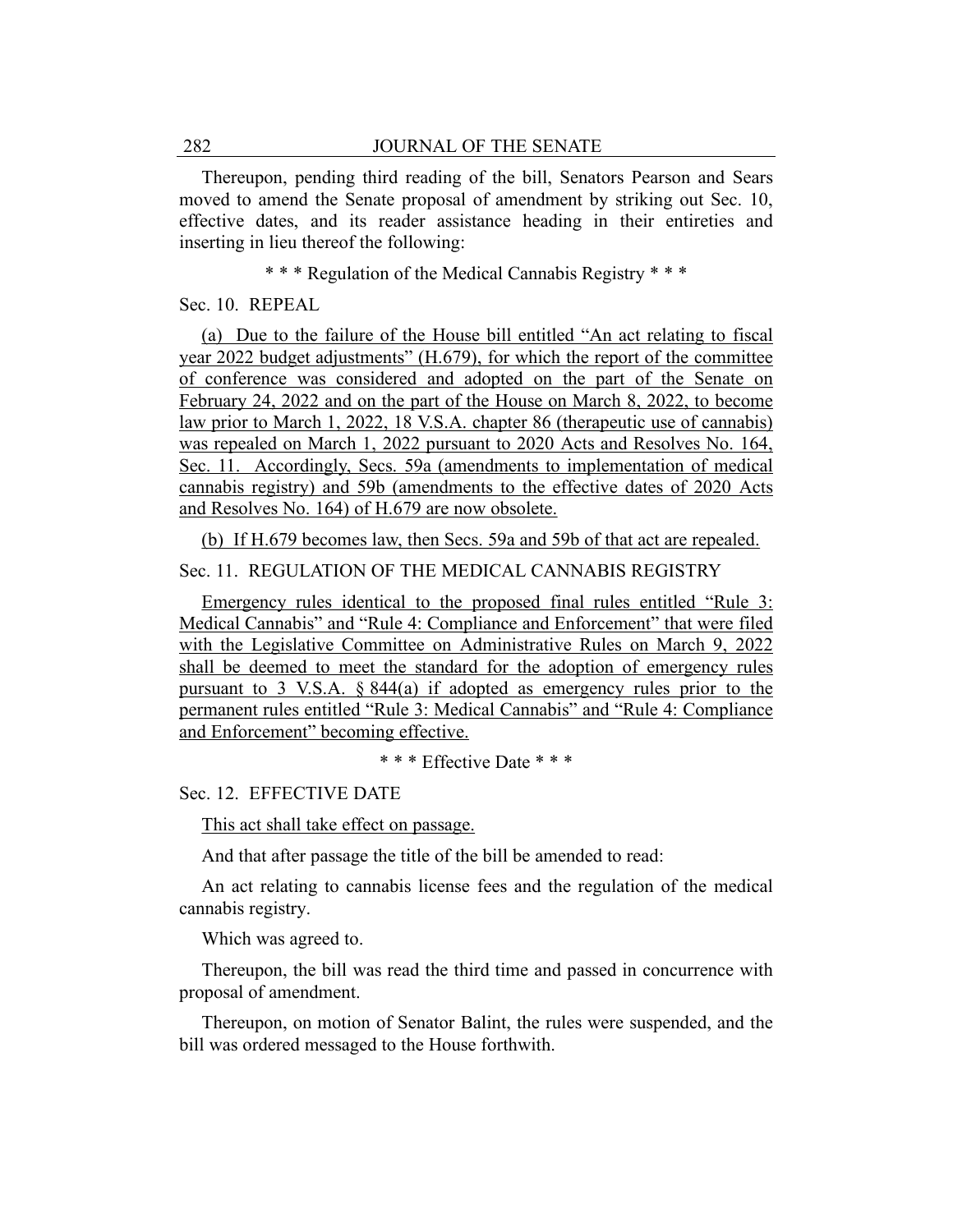#### **Bill Amended; Third Reading Ordered**

#### **S. 188.**

Senator Pearson, for the Committee on Agriculture, to which was referred Senate bill entitled:

An act relating to regulating licensed small cannabis cultivation as farming.

Reported recommending that the bill be amended by striking out all after the enacting clause and inserting in lieu thereof the following:

Sec. 1. 7 V.S.A. § 861(19) is amended to read:

(19) "Enclosed, locked facility" means a building, room, greenhouse, outdoor fenced-in area, or other location that is enclosed on all sides and prevents cannabis from easily being viewed by the public. The facility shall be equipped with locks or other security devices that permit access only by:

(A) Employees, agents, or owners of the cultivator, all of whom shall be 21 years of age or older.

(B) Government employees performing their official duties.

(C) Contractors performing labor that does not include cannabis cultivation, packaging, or processing. Contractors shall be accompanied by an employee, agent, or owner of the cultivator when they are in areas where cannabis is being grown, processed, packaged, or stored.

(D) Registered employees of other cultivators, members of the media, elected officials, and other individuals 21 years of age or older visiting the facility, provided they are accompanied by an employee, agent, or owner of the cultivator. [Repealed.]

Sec. 2. 7 V.S.A. § 869 is amended to read:

## § 869. CULTIVATION OF CANNABIS; ENVIRONMENTAL AND LAND USE STANDARDS; REGULATION OF SMALL CULTIVATORS

 $(a)(1)$  A cannabis establishment shall not be regulated as "farming" under the Required Agricultural Practices, 6 V.S.A. chapter 215, or other State law, and cannabis produced from cultivation shall not be considered an agricultural product, farm crop, or agricultural crop for the purposes of 32 V.S.A. chapter 124, 32 V.S.A. § 9741, or other relevant State law.

(2) Notwithstanding subdivision (1) of this subsection, the cultivation of cannabis on agricultural land and the use of farm buildings to dry or process that cannabis shall not disqualify the land or buildings from the use value appraisal program or constitute "development" under 32 V.S.A. § 3752(5), provided that: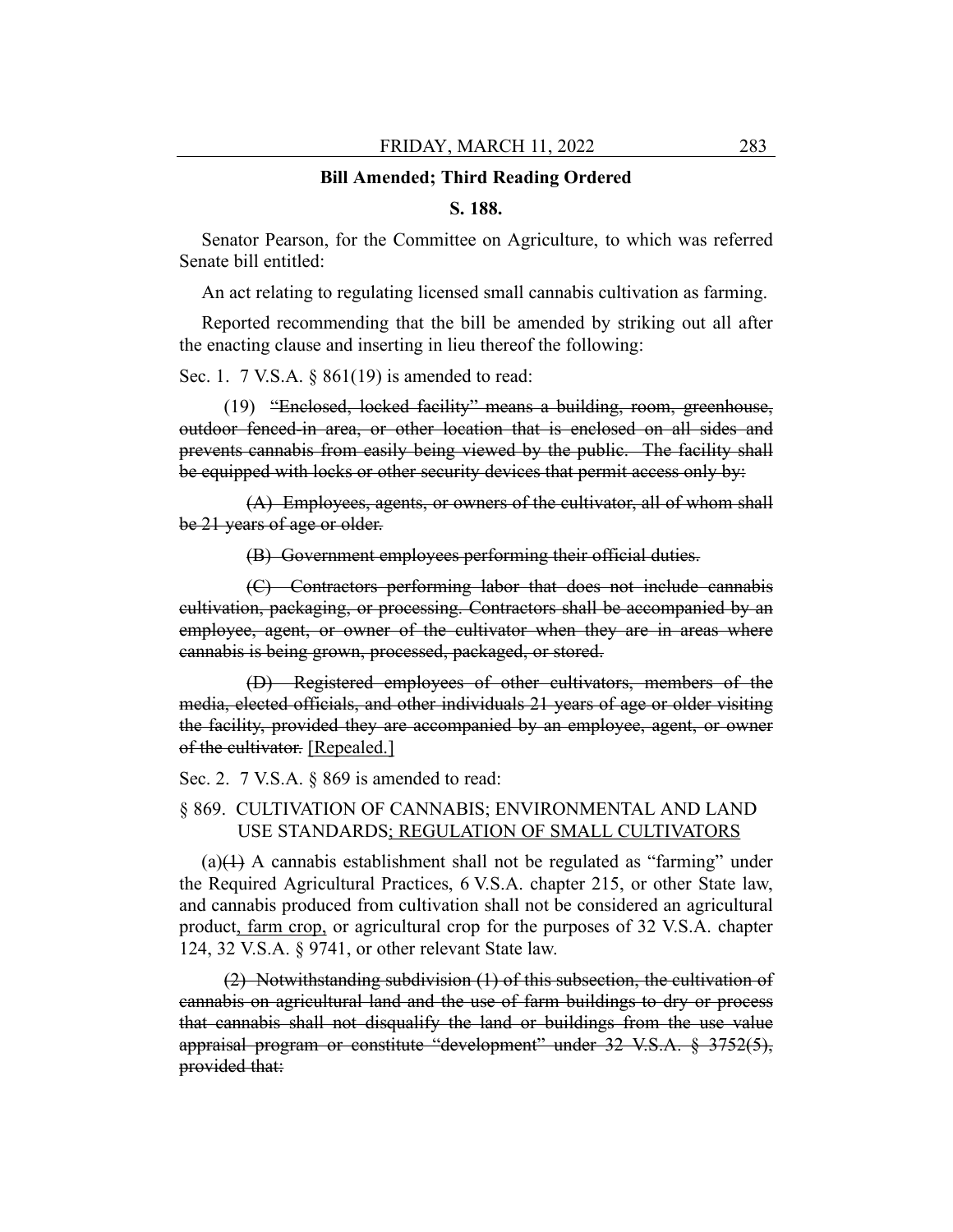(A) the agricultural land or farm building is enrolled in the use value appraisal program at the time cannabis cultivation commences;

(B) the agricultural land or farm building is not transferred to another owner;

(C) the cultivation, drying, or processing of cannabis is done by a licensed small cultivator on 1,000 square feet or less of agricultural land; and

(D) all other requirements under 32 V.S.A. chapter 124 continue to be met.

(b) The cultivation, processing, and manufacturing of cannabis regulated under this chapter shall comply with all applicable State, federal, and local environmental, energy, or public health law, unless otherwise provided under this chapter.

(c) A cannabis establishment regulated under this chapter shall be subject to regulation under 24 V.S.A. chapter 117 as authorized by this chapter.

(d)(1) The cultivation, processing, and manufacturing of cannabis by all cultivators regulated under this chapter shall comply with the following sections of the Required Agricultural Practices as administered and enforced by the Board:

(A) section 6, regarding conditions, restriction, and operating standards;

(B) section 8, regarding groundwater quality and groundwater quality investigations; and

(C) section 12, regarding subsurface tile drainage.

(2) Application of or compliance with the Required Agricultural Practices under subdivision (1) of this subsection shall not be construed to provide a presumption of compliance with or exemption to any applicable State, federal, and local environmental, energy, public health, or land use law required under subsections (b) and (c) of this section.

(e) Persons cultivating cannabis or handling pesticides for the purposes of the manufacture of cannabis products shall comply with the worker protection standard of 40 C.F.R. part Part 170.

(f) Notwithstanding subsection (a) of this section, a small cultivator licensed under this chapter who initiates cultivation of cannabis outdoors on a parcel of land that was subject to the Required Agricultural Practices prior to licensed cultivation of cannabis shall: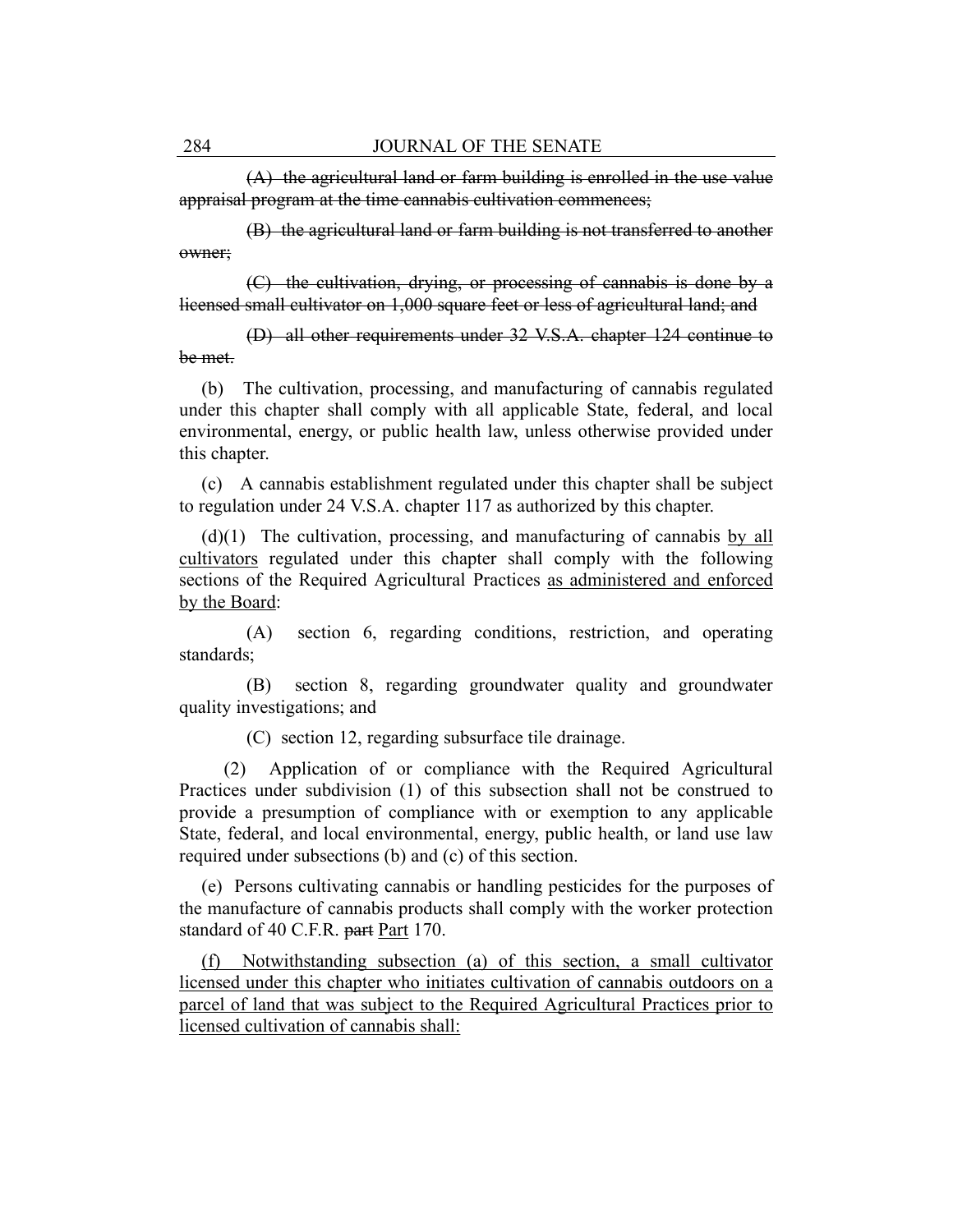(1) be regulated in the same manner as "farming" and not as "development" on the tract of land where cultivation occurs for the purposes of permitting under 10 V.S.A. chapter 151;

(2) not be regulated by a municipal bylaw adopted under 24 V.S.A. chapter 117 in the same manner that Required Agricultural Practices are not regulated by a municipal bylaw under 24 V.S.A.  $\S$  4413(d)(1)(A);

(3) be eligible to enroll in the Use Value Appraisal Program under 32 V.S.A. chapter 124 for the cultivation of cannabis, provided that the agricultural land or farm building on the parcel where cannabis cultivation occurs was enrolled in the Use Value Appraisal Program prior to commencement of licensed cannabis cultivation and the parcel continues to qualify for enrollment; and

(4) be exempt under 32 V.S.A.  $\S 9741(3)$ , (25) and (50) from the tax on retail sales imposed under 32 V.S.A. § 9771.

Sec. 3. 7 V.S.A.  $\&$  904 is amended to read:

#### § 904. CULTIVATOR LICENSE

(a) A cultivator licensed under this chapter may cultivate, process, package, label, transport, test, and sell cannabis to a licensed wholesaler, product manufacturer, retailer, integrated licensee, and dispensary and may purchase and sell cannabis seeds and immature cannabis plants to another licensed cultivator.

(b) Cultivation of cannabis shall occur only in an enclosed, locked facility:

(1) on property lawfully in possession of the cultivator or with the written consent of the person in lawful possession of the property; and

(2) in an area that is screened from public view and access is limited to the cultivator and persons 21 years of age or older who have permission from the cultivator.

\* \* \*

Sec. 4. 7 V.S.A. § 905 is amended to read:

#### § 905. WHOLESALER LICENSE

A wholesaler licensed under this chapter may:

(1) purchase cannabis from a licensed cultivator and integrated licensee, and cannabis products from a licensed product manufacturer, integrated licensee, and dispensary; and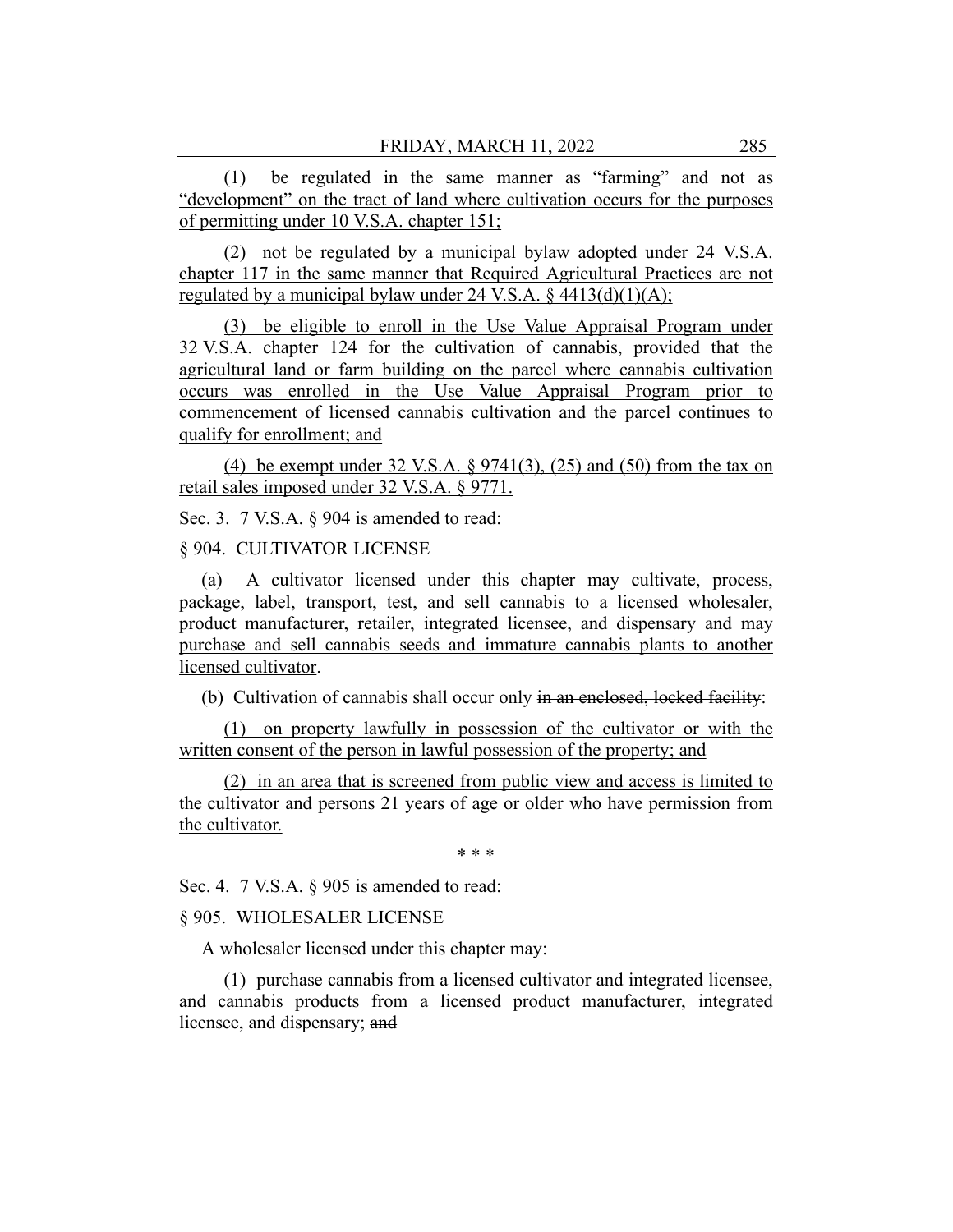(2) transport, process, package, and sell cannabis and cannabis products to a licensed product manufacturer, retailer, integrated licensee, and dispensary; and

(3) sell cannabis seeds or immature cannabis plants to a licensed cultivator.

Sec. 5. 18 V.S.A. § 4230e is amended to read:

## § 4230e. CULTIVATION OF CANNABIS BY A PERSON 21 YEARS OF AGE OR OLDER

(a)(1) Except as otherwise provided in this section, a person 21 years of age or older who cultivates no not more than two mature cannabis plants and four immature cannabis plants shall not be penalized or sanctioned in any manner by the State or any of its political subdivisions or denied any right or privilege under State law.

(2) Each dwelling unit shall be limited to two mature cannabis plants and four immature cannabis plants regardless of how many persons 21 years of age or older reside in the dwelling unit. As used in this section, "dwelling unit" means a building or the part of a building that is used as a primary home, residence, or sleeping place by one or more persons who maintain a household.

(3) Any cannabis harvested from the plants allowed pursuant to this subsection shall not count toward the one-ounce possession limit in section 4230a of this title, provided it is stored in an indoor facility on the property where the cannabis was cultivated and reasonable precautions are taken to prevent unauthorized access to the cannabis.

(4) Cultivation in excess of the limits provided in this subsection shall be punished in accordance with section 4230 of this title.

(b)(1) Personal cultivation of cannabis only shall occur:

(A) on property lawfully in possession of the cultivator or with the written consent of the person in lawful possession of the property; and

(B) in an enclosure area that is screened from public view and is secure so that access is limited to the cultivator and persons 21 years of age or older who have permission from the cultivator.

(2) A person who violates this subsection shall be assessed a civil penalty as follows:

(A) not more than \$100.00 for a first offense;

(B) not more than \$200.00 for a second offense; and

(C) not more than \$500.00 for a third or subsequent offense.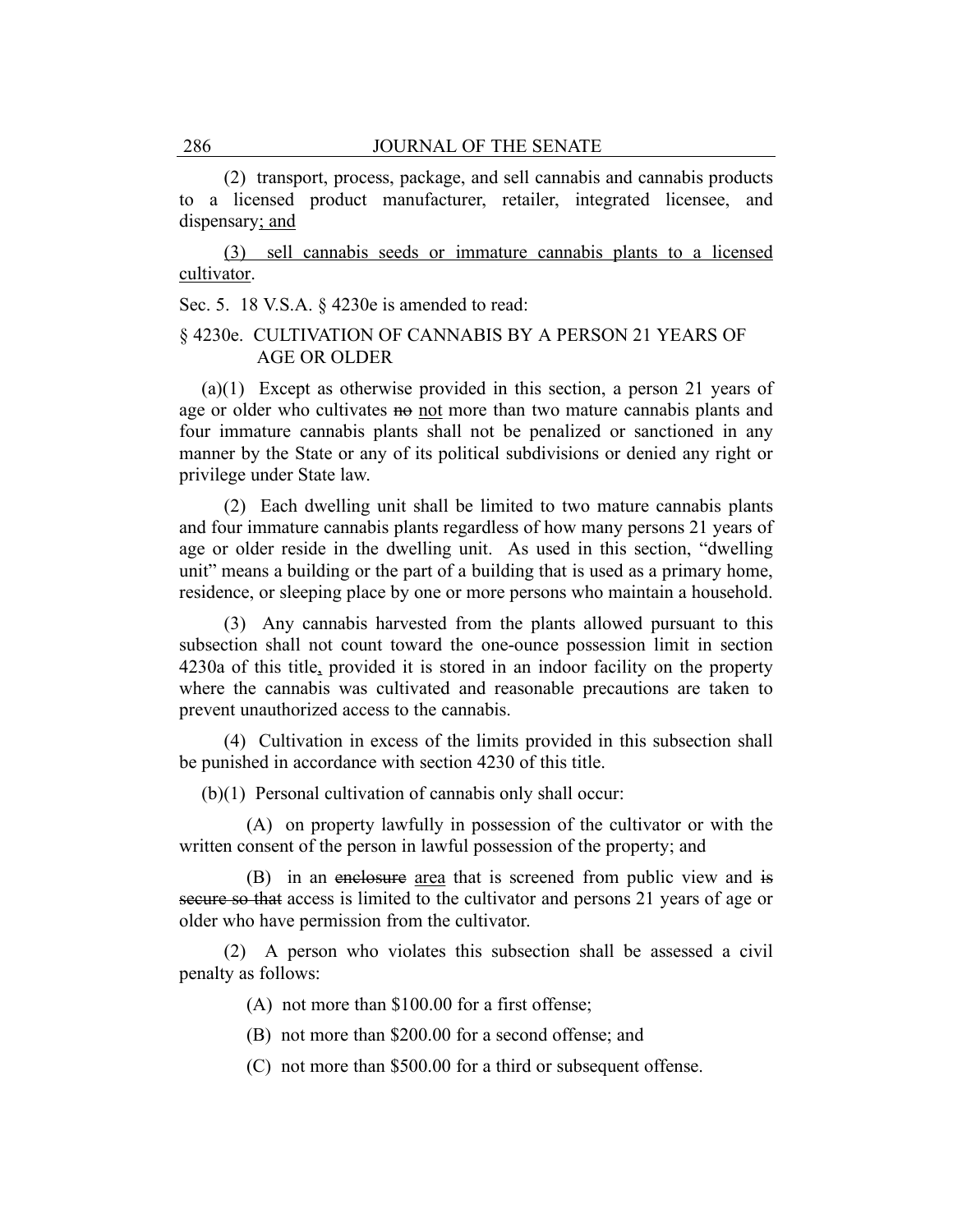# Sec. 6. CANNABIS CONTROL BOARD; REPORT ON CANNABIS CULTIVATION AS FARMING

If the federal government removes "marihuana" from the Schedule 1 list of controlled substances set forth in 21 U.S.C. § 812, the Executive Director of the Cannabis Control Board shall, after consultation with the Secretary of Agriculture, Food and Markets submit to the Senate Committees on Judiciary and on Agriculture and the House Committees on Judiciary and on Agriculture and Forestry a recommendation as to whether the regulation of the cultivation of cannabis should be transferred from the jurisdiction of the Cannabis Control Board to the jurisdiction of the Agency of Agriculture, Food and Markets. The recommendation shall include whether cannabis cultivation should be regulated as "farming" and the estimated staff and budget necessary for the Secretary of Agriculture, Food and Markets to administer regulation.

#### Sec. 7. EFFECTIVE DATE

This act shall take effect on passage.

And that when so amended the bill ought to pass.

Senator Pearson, for the Committee on Finance, to which the bill was referred, reported that the bill ought to pass when so amended.

Thereupon, the bill was read the second time by title only pursuant to Rule 43, the recommendation of amendment was agreed to and third reading of the bill was ordered.

#### **Appointments Confirmed**

The following Gubernatorial appointments were confirmed separately by the Senate, upon full reports given by the Committees to which they were referred:

The nomination of

Gray, Heather J. of Queeche - Superior Judge - January 3, 2022 to March 31, 2027.

Was confirmed by the Senate.

The nomination of

Kalfus, Howard A. of Colchester - Superior Judge - June 23, 2021 to March 31, 2025.

Was confirmed by the Senate.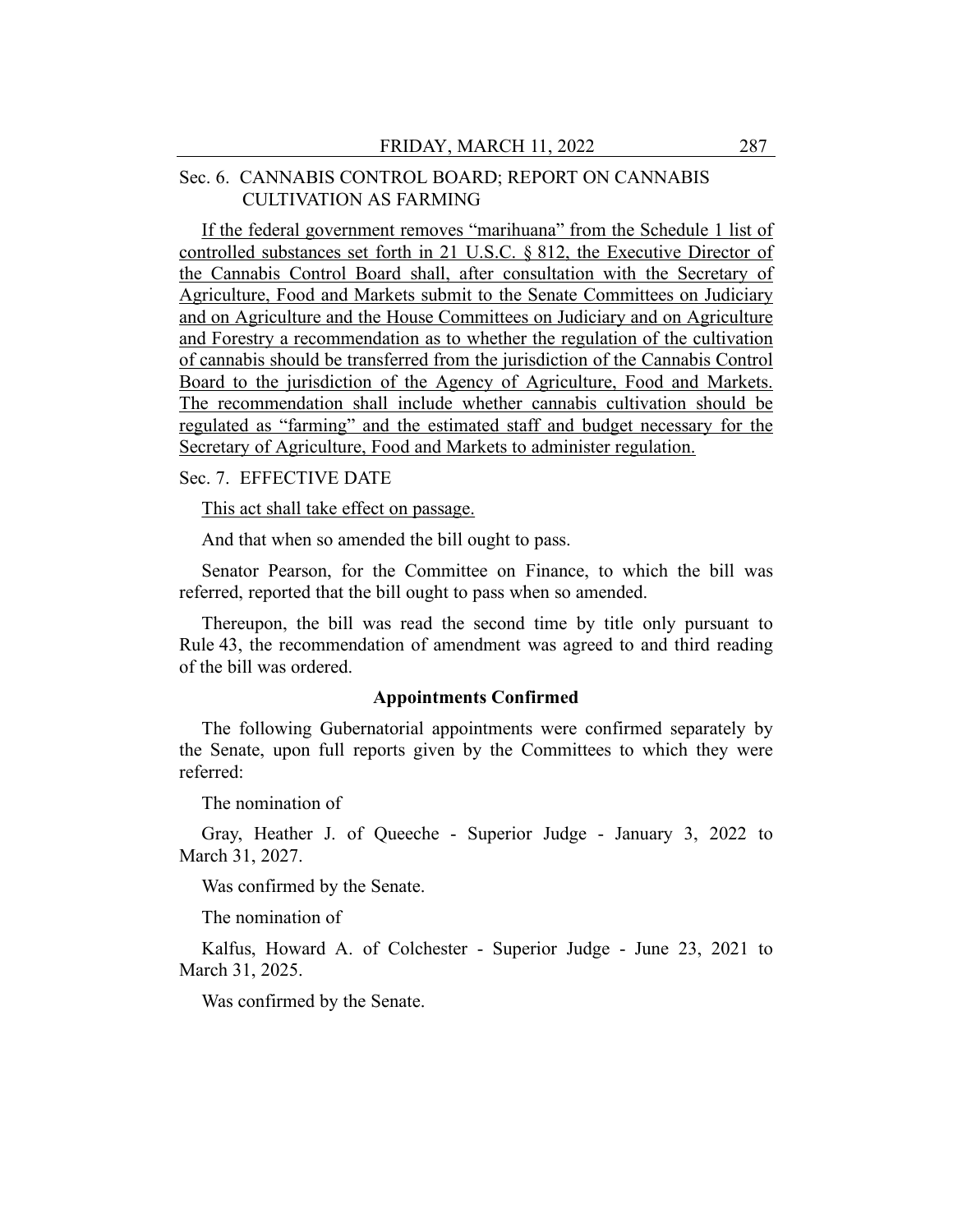The nomination of

Novotny, Elizabeth of Jericho - Superior Judge - January 3, 2022 to March 31, 2027.

Was confirmed by the Senate.

## **House Concurrent Resolutions**

The following joint concurrent resolutions having been placed on the consent calendar on the preceding legislative day, and no Senator having requested floor consideration as provided by the Joint Rules of the Senate and House of Representatives, were severally adopted in concurrence:

By Reps. Vyhovsky and others,

#### **H.C.R. 109.**

House concurrent resolution congratulating the 2022 Essex High School Hornets girls' indoor track and field team on winning a second consecutive Division I championship.

By Reps. Vyhovsky and others,

#### **H.C.R. 110.**

House concurrent resolution congratulating the 2022 Essex High School boys' indoor track and field team on winning a second consecutive Division I championship.

By Reps. Garofano and others,

#### **H.C.R. 111.**

House concurrent resolution congratulating William O'Neil of Essex on his induction into the Vermont Sports Hall of Fame.

By Rep. Austin,

#### **H.C.R. 112.**

House concurrent resolution honoring the Voices of St. Joseph's Orphanage.

By Reps. Hango and others,

By Senators Brock, Kitchel and Ram Hinsdale,

### **H.C.R. 113.**

House concurrent resolution honoring the USS VERMONT (SSN 792).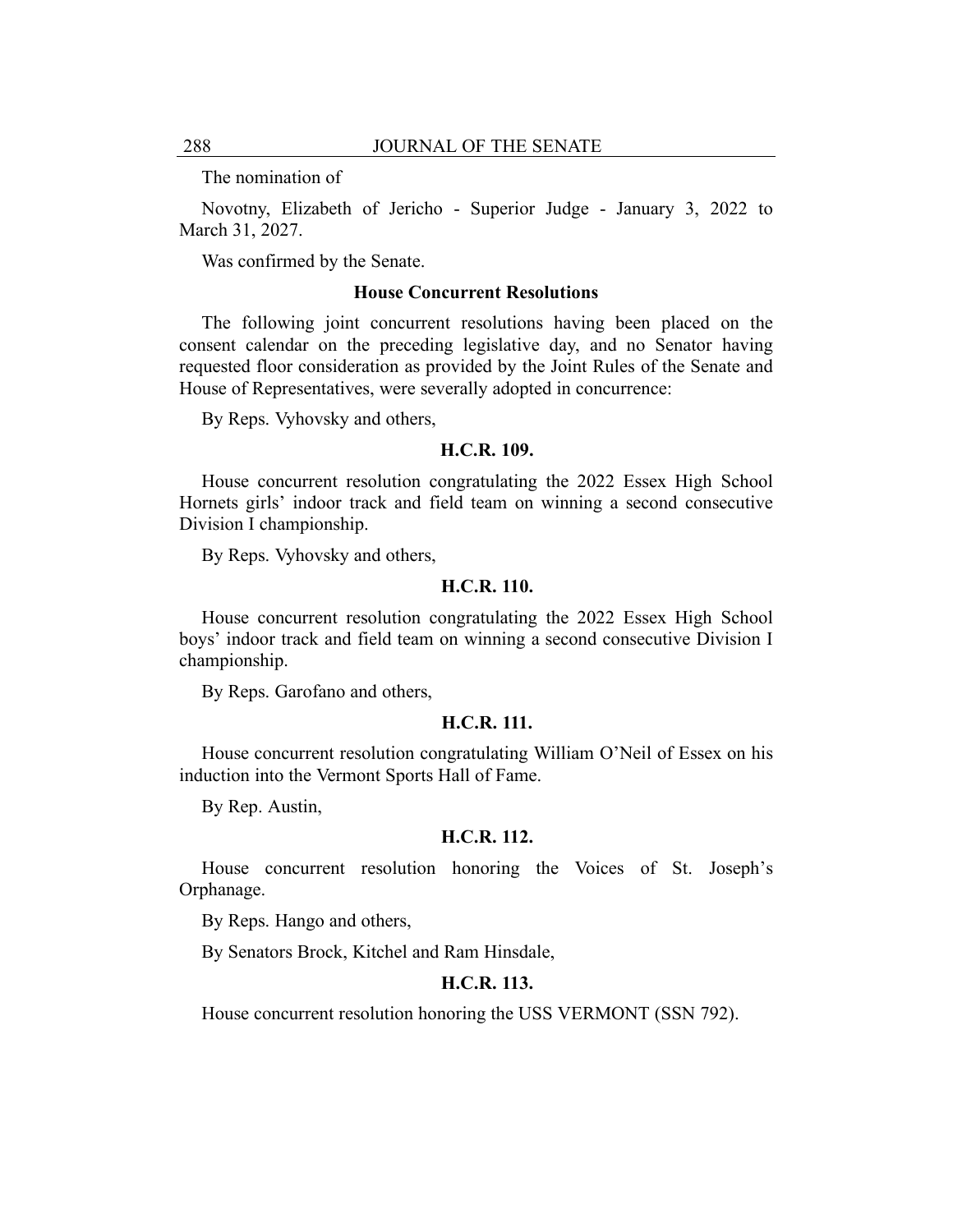By Reps. Burke and others,

By Senators Balint and White,

#### **H.C.R. 114.**

House concurrent resolution congratulating the 2021 Brattleboro Union High School Colonels Division II championship boys' hockey team.

By Reps. Vyhovsky and others,

#### **H.C.R. 115.**

House concurrent resolution congratulating the 2022 Essex High School Hornets State championship gymnastics team.

By Reps. James and others,

By Senators Campion and Sears,

#### **H.C.R. 116.**

House concurrent resolution commemorating the 250th anniversary of the New Yorkers' capture and Bennington posse's rescue of early Arlington leader and pre-Revolutionary War patriot Remember Baker Jr..

By Reps. Morrissey and others,

By Senators Campion and Sears,

#### **H.C.R. 117.**

House concurrent resolution congratulating Catamount Access Television in Bennington on its 30th anniversary.

By Reps. Pugh and others,

By Senators Lyons and Westman,

## **H.C.R. 118.**

House concurrent resolution honoring Diane Dalmasse for her extraordinary half century of State public service and leadership.

By Reps. Donahue and others,

## **H.C.R. 119.**

House concurrent resolution honoring Anthony Mariano for 44 years of exemplary athletics leadership at Norwich University.

#### **Message from the House No. 30**

A message was received from the House of Representatives by Ms. Melissa Kucserik, its First Assistant Clerk, as follows: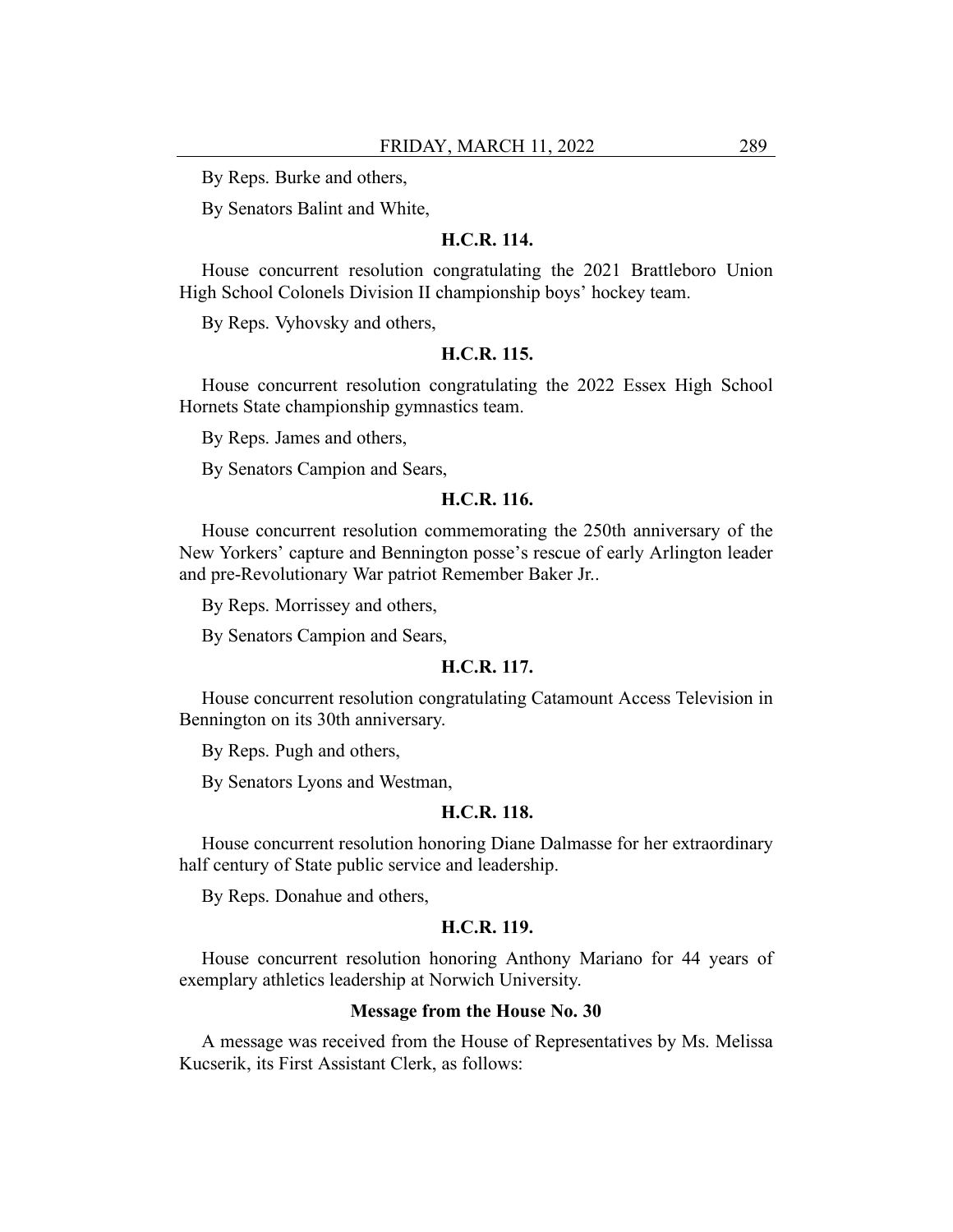Madam President:

I am directed to inform the Senate that:

The House has passed a House bill of the following title:

**H. 517.** An act relating to the Vermont National Guard Tuition Benefit Program.

In the passage of which the concurrence of the Senate is requested.

The House has adopted House concurrent resolutions of the following titles:

**H.C.R. 109.** House concurrent resolution congratulating the 2022 Essex High School Hornets girls' indoor track and field team on winning a second consecutive Division I championship.

**H.C.R. 110.** House concurrent resolution congratulating the 2022 Essex High School boys' indoor track and field team on winning a second consecutive Division I championship.

**H.C.R. 111.** House concurrent resolution congratulating William O'Neil of Essex on his induction into the Vermont Sports Hall of Fame.

**H.C.R. 112.** House concurrent resolution honoring the Voices of St. Joseph's Orphanage.

**H.C.R. 113.** House concurrent resolution honoring the USS VERMONT (SSN 792).

**H.C.R. 114.** House concurrent resolution congratulating the 2021 Brattleboro Union High School Colonels Division II championship boys' hockey team.

**H.C.R. 115.** House concurrent resolution congratulating the 2022 Essex High School Hornets State championship gymnastics team.

**H.C.R. 116.** House concurrent resolution commemorating the 250th anniversary of the New Yorkers' capture and Bennington posse's rescue of early Arlington leader and pre-Revolutionary War patriot Remember Baker Jr..

**H.C.R. 117.** House concurrent resolution congratulating Catamount Access Television in Bennington on its 30th anniversary.

**H.C.R. 118.** House concurrent resolution honoring Diane Dalmasse for her extraordinary half century of State public service and leadership.

**H.C.R. 119.** House concurrent resolution honoring Anthony Mariano for 44 years of exemplary athletics leadership at Norwich University.

In the adoption of which the concurrence of the Senate is requested.